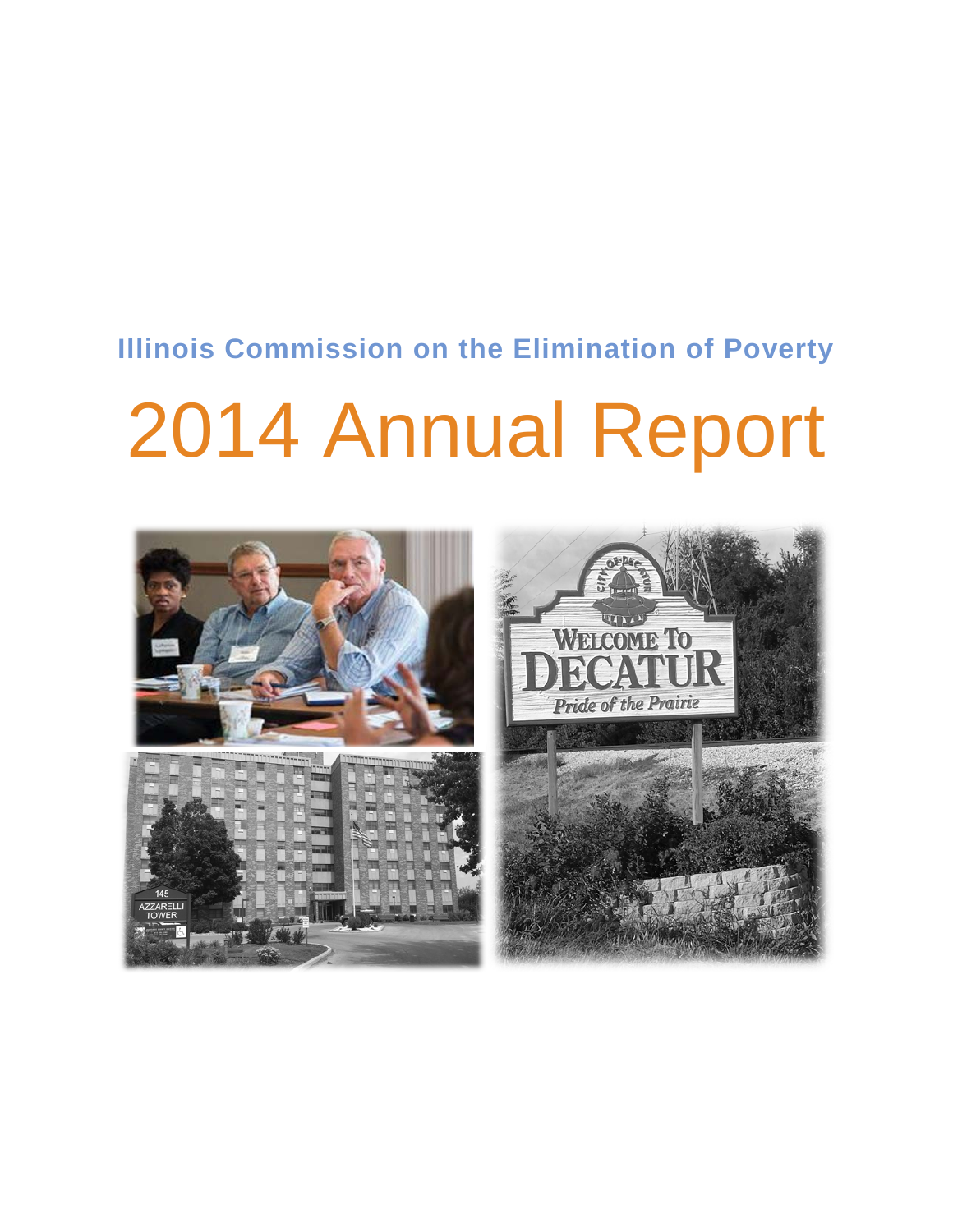# **Acknowledgements**

Prepared by: Kimberly Drew, Heartland Alliance for Human Needs & Human Rights

Photographs of Commissioners on Cover and Pages 17 and 18 by: Heather Coit, The News-Gazette. Reproduced by permission of The News-Gazette, Inc. Permission does not imply endorsement. Orignially published 08/01/2014: [http://www.news](http://www.news-gazette.com/news/local/2014-08-01/change-slow-those-extreme-poverty.html)[gazette.com/news/local/2014-08-01/change-slow-those-extreme-poverty.html](http://www.news-gazette.com/news/local/2014-08-01/change-slow-those-extreme-poverty.html)

Data Analysis and Support: Amy Terpstra, Social IMPACT Research Center of Heartland Alliance

Editorial Assistance Provided by: Cristina Perez, Amy Terpstra and Sam Tuttle, Heartland Alliance for Human Needs & Human Rights

Commission Staff Support: Kimberly Drew, Heartland Alliance, and Sumaiya Saad, Office of Governor Pat Quinn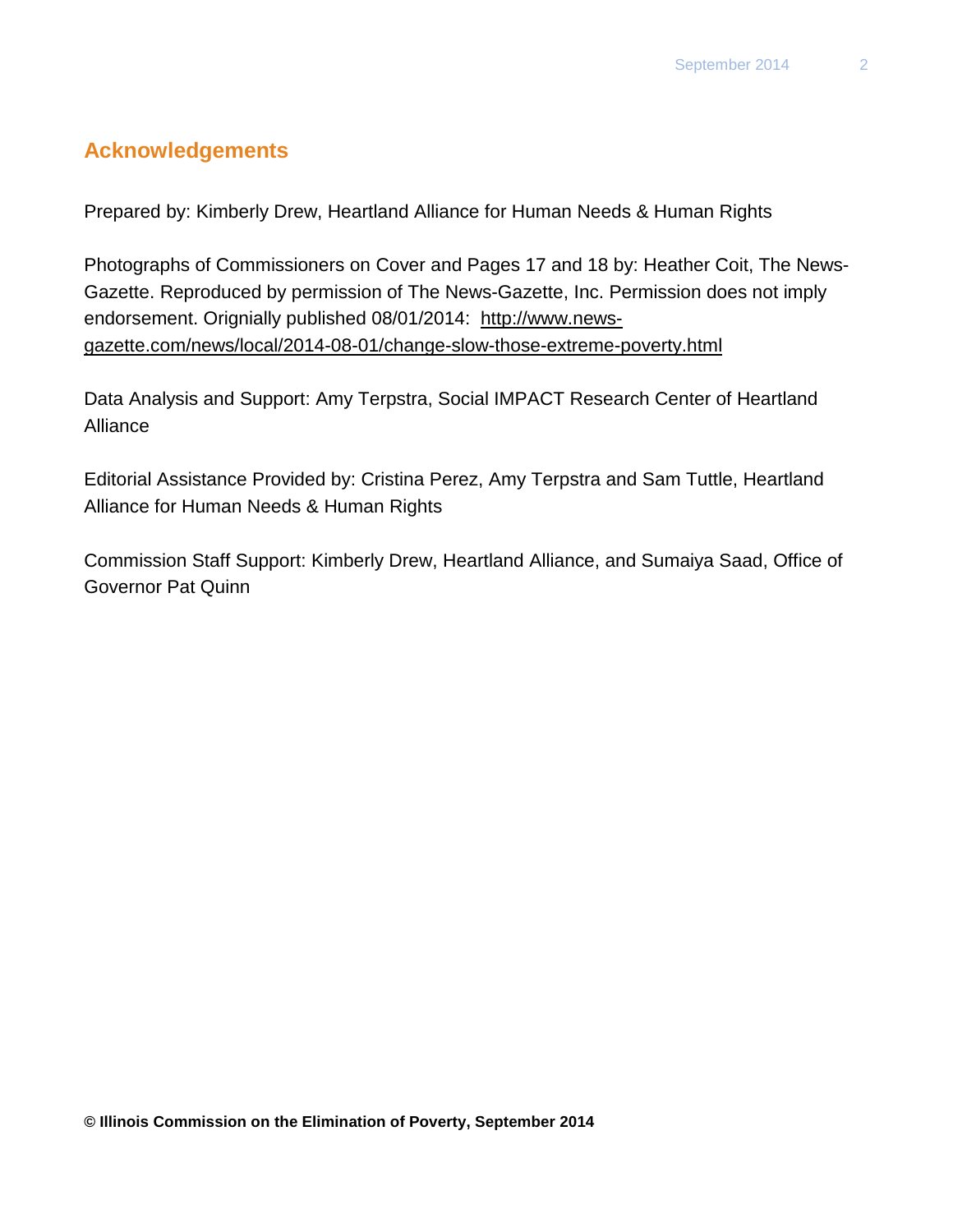# **Table of Contents**

**COL** 

| Letter from Commission Co-Chairs                          | 4  |
|-----------------------------------------------------------|----|
| Introduction – Trouble on the Horizon                     | 5  |
| <b>Measuring Progress</b>                                 | 6  |
| The Commission's Recommendations                          | 8  |
| Agenda for Change - 2014 Summary                          | 9  |
| Progress Toward the Commission's Recommendations          | 11 |
| <b>State Budget Overview</b>                              | 25 |
| <b>Public Hearings &amp; Listening Sessions</b>           | 26 |
| Looking Forward to 2015                                   | 31 |
| <b>Commission Membership</b>                              | 32 |
| <b>Public Hearings &amp; Listening Sessions Testimony</b> | 33 |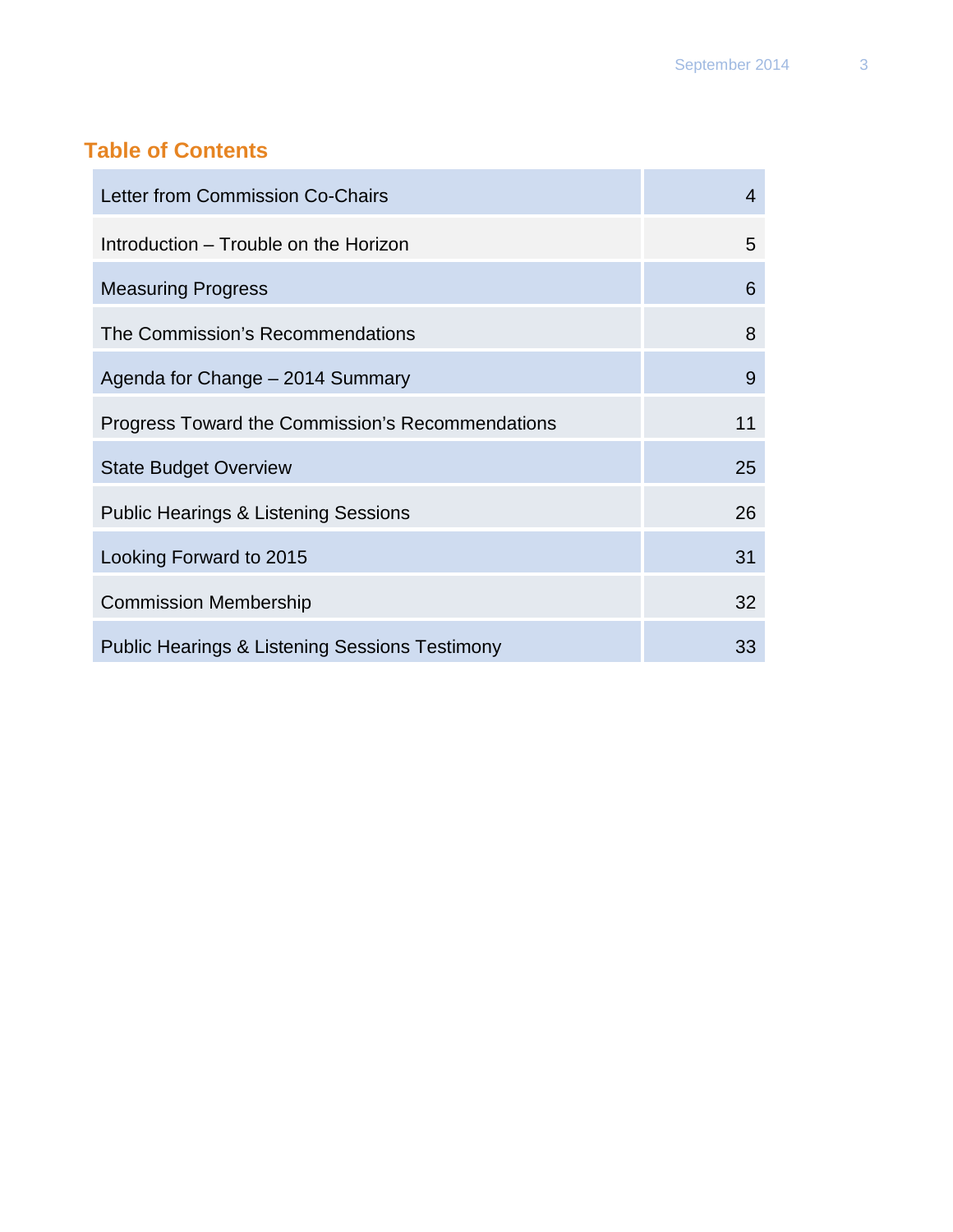# LETTER FROM COMMISSION CO-CHAIRS

September 2014

Dear Members of the Illinois General Assembly,

It has been 6 years since the State of Illinois formed the Illinois Commission on the Elimination of Poverty to help reduce poverty throughout Illinois. In 2010 the Commission issued its recommended strategy in *Building a Pathway to Dignity & Work* and has since been monitoring Illinois's progress toward the goal of cutting extreme poverty in half.

This year Illinois saw a handful of reforms signed into law that will help address poverty, however, these advances are ineffective in light of the State's fiscal crisis. Critical safety net and human service programs have sustained years of significant cuts. On January 1, 2015, Illinois will lose billions of dollars in revenue needed to maintain those programs when the state's 5% income tax rate expires. Despite high poverty rates throughout Illinois, proposals to address our revenue crisis by maintaining the current tax rate or advancing a graduated income tax conversation stalled. The resulting FY15 budget is incomplete. The failure to vote for revenue sources will lead to the further erosion of programs and services and render recent advances futile since they are only complementary to the greater human services infrastructure.

The advances made during this previous legislative session should not be dismissed. Restoration of adult dental services for Medicaid patients, improved protections for pregnant workers, and several other noteworthy measures will improve the lives of thousands of people throughout Illinois who are struggling to make ends meet and live a life of dignity. Enclosed you will find an overview of the progress made this year in cutting extreme poverty in the state and a more detailed discussion of the state's budget woes.

While Illinois continues to make strides towards alleviating barriers caused by social and economic disenfranchisement of communities, we are not making advances at a pace that our poverty rate demands. We have yet to counteract the losses to education, human services, and other sectors of government that have suffered as Illinois struggles through the current budget crisis. We urge you to work with us to change this trend and ensure that we protect the most vulnerable by advancing policies that support Illinois in the fight against poverty.

#### Sincerely,

Rev. Dr. Sid Mohn, Co-Chair, Commission on the Elimination of Poverty President, Heartland Alliance for Human Needs & Human Rights

Samantha Fields, Interim Co-Chair, Commission on the Elimination of Poverty Deputy Chief of Staff, Office of the Governor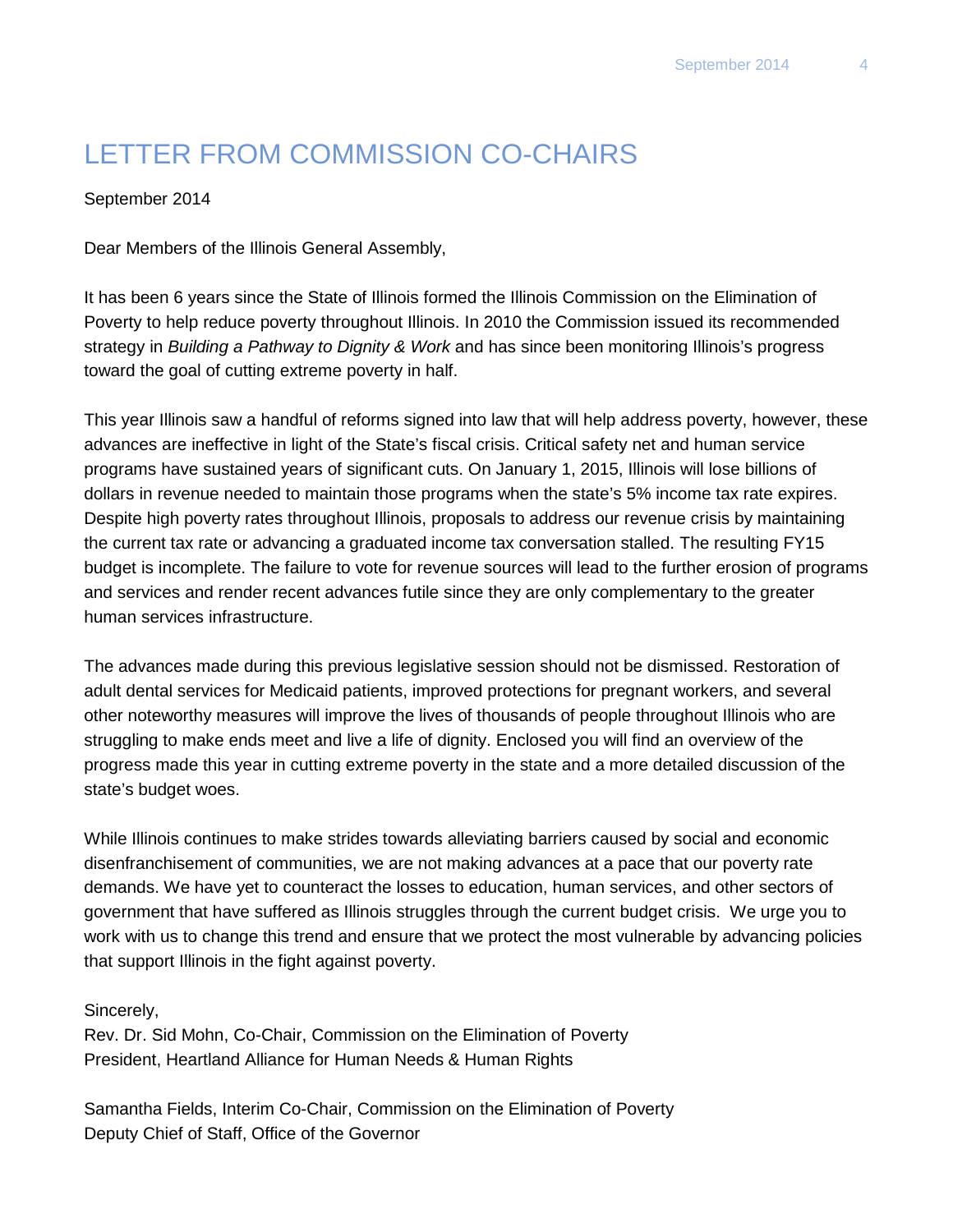#### **Introduction – Trouble on the Horizon**



Each year, the Illinois Commission on the Elimination of Poverty ("the Commission") identifies and evaluates proposals introduced in the General Assembly that will help reduce poverty. During the 2014 legislative session of the 98<sup>th</sup> General Assembly, 26 bills were introduced that the Commission recognized would help reduce poverty, and seven of those proposals passed both houses and were signed into law. In addition, many critical programs that keep individuals from

falling into poverty and help provide support to those experiencing extreme hardship, temporarily avoided deep cuts in the FY15 Illinois budget. Nevertheless, the General Assembly failed to take action on key proposals that would address significant shortfalls and structural inadequacies of the Illinois state budget.

Without action to identify new sources of revenue or restructure Illinois's tax to adequately fund programs that serve individuals and families in our state experiencing extreme poverty, hardship in Illinois will increase.

The additional revenue from the income tax rates enacted in January 2011 has helped the state to avoid a larger erosion of state programs and, in recent years, better control our backlog of unpaid bills. We cannot make additional progress in achieving fiscal responsibility and honor the state's commitment to cutting poverty without maintaining stable and adequate revenue. A responsible solution to the fiscal crisis must include preventing another round of deep budget cuts to education and human services by advancing real revenue solutions.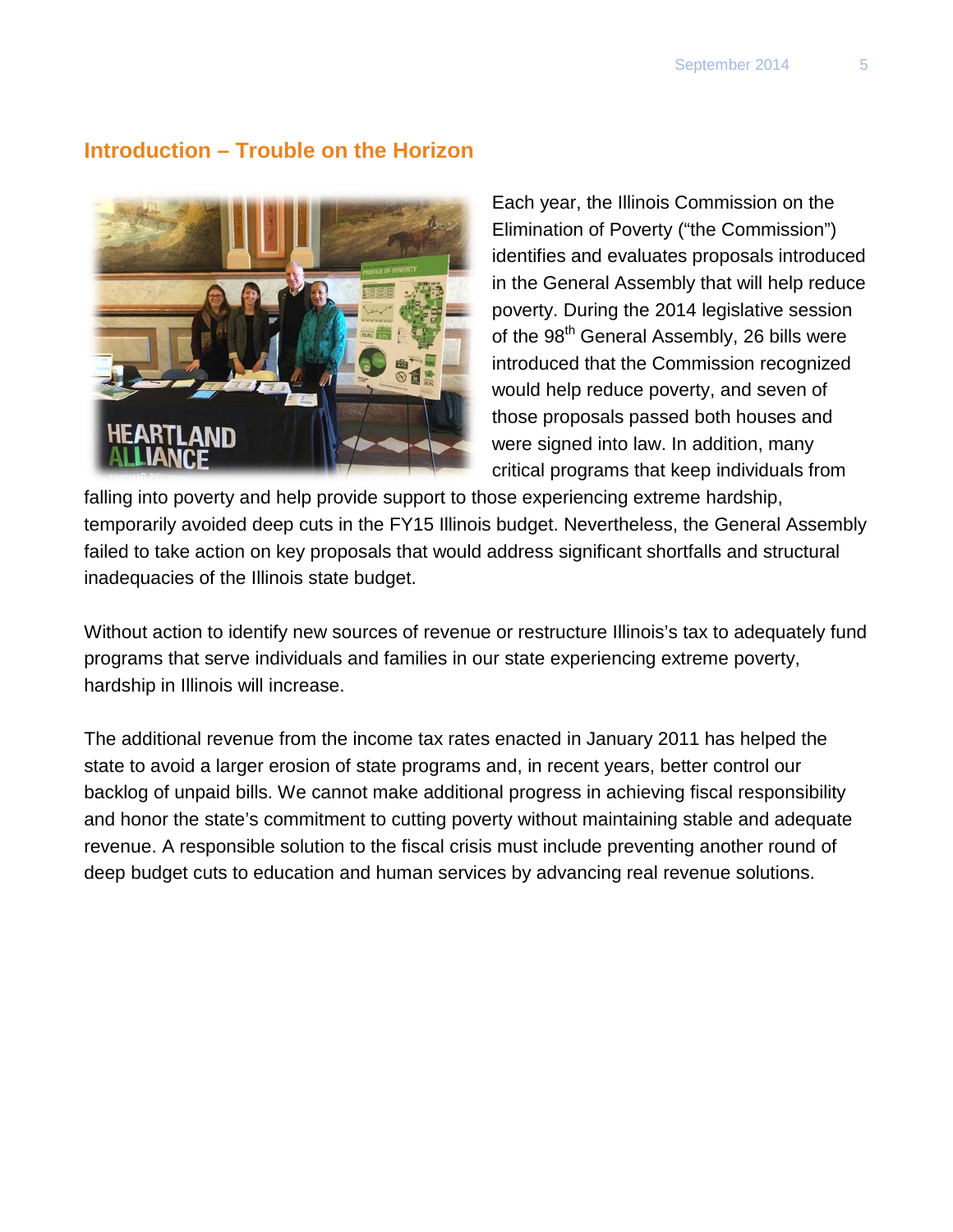# **MEASURING PROGRESS**

Faced with severe economic headwinds since the Commission on the Elimination of Poverty began its work, extreme poverty in Illinois has trended up. Only in the last several years has the number of Illinoisans in extreme poverty begun to decline. The most current data reveal that over three quarters of a million Illinoisans live in extreme poverty, up from 607,000 in 2008 when the Commission was formed. Indeed, 6.0% of the state's population remains in extreme poverty, highlighting the significant work facing the state to make real strides in reducing this figure.

The estimates presented in this section come from the U.S. Census Bureau's Current Population Survey, Annual Social and Economic Supplement. While there are several valid sources of data on extreme poverty, this source allows for a more comprehensive picture, which provides a better benchmark for measuring Illinois's progress toward reducing poverty.

#### **A SNAPSHOT OF EXTREME POVERTY**

| 2007-2008 | $12009 - 2010$ | 2012-2013 |
|-----------|----------------|-----------|
| 607,247   | 823,406        | 766,984   |

#### **A CLOSER LOOK AT EXTREME POVERTY IN ILLINOIS Extreme Poverty by Race/Ethnicity**

Extreme poverty disproportionately affects minorities.

| <b>Race/Ethnicity</b>               | 2013 Current<br><b>Situation</b> | Percent <sup>*</sup> |
|-------------------------------------|----------------------------------|----------------------|
| <b>White</b><br><b>Non-Hispanic</b> | 338,530                          | 4.1%                 |
| <b>Black</b><br><b>Non-Hispanic</b> | 227,458                          | 12.9%                |
| <b>Hispanic</b>                     | 146,823                          | 7.3%                 |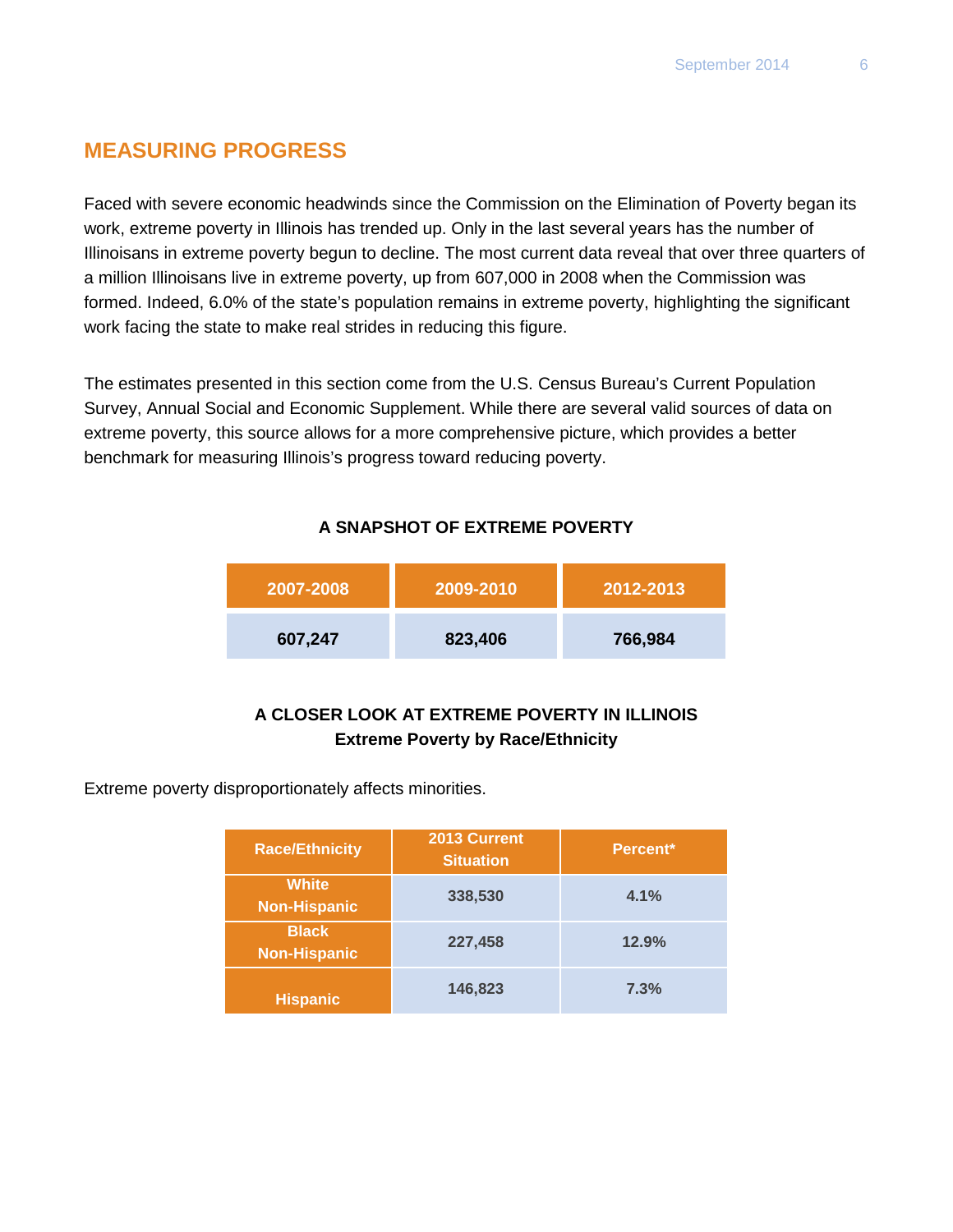#### **Extreme Poverty by Age**

| Age                             | 2013 Current<br><b>Situation</b> | Percent <sup>*</sup> |
|---------------------------------|----------------------------------|----------------------|
| <b>Children</b><br>$(0-17)$     | 253,832                          | 8.4%                 |
| <b>Working Age</b><br>$(18-64)$ | 456,455                          | 5.7%                 |
| <b>Seniors</b><br>(65 and over) | 56,697                           | 3.3%                 |

Children are more likely to live in extreme poverty than adults.

#### **Extreme Poverty by Disability Status**

Working-age Illinoisans with a work-limiting disability have much higher rates of extreme poverty than their non-disabled counterparts.

| <b>Disability Status</b><br>(Working Age)        | 2013 Current<br><b>Situation</b> | Percent <sup>*</sup> |
|--------------------------------------------------|----------------------------------|----------------------|
| <b>With a Work-Limiting</b><br><b>Disability</b> | 96,618                           | 13.3%                |
| <b>No Work-Limiting</b><br><b>Disability</b>     | 359,837                          | 4.9%                 |

#### **Extreme Poverty by Work Limitation**

Over half of all Illinoisans in extreme poverty are children, seniors, or working-age people with a worklimiting disability—people who cannot or are not expected to work.

|                                              | 2013 Current<br><b>Situation</b> |
|----------------------------------------------|----------------------------------|
| Unable or Not Expected to<br><b>Work</b>     | 407,147                          |
| As a % of Those in Extreme<br><b>Poverty</b> | 53.1%                            |

Data Source: Social IMPACT Research Center's analysis of the U.S. Census Bureau's Current Population Survey's Annual Social and Economic Supplement, Microdata. Based on Census Bureau recommendations on proper data use, these estimates are 2-year averages (2008 includes 2007 and 2008; 2013 includes 2012 and 2013) to help smooth out variation due to small sample size. For information on poverty in local Illinois communities, visi[t www.ilpovertyreport.org](http://www.ilpovertyreport.org/)

\*Percent represents the percentage of people in the demographic group who are extremely poor.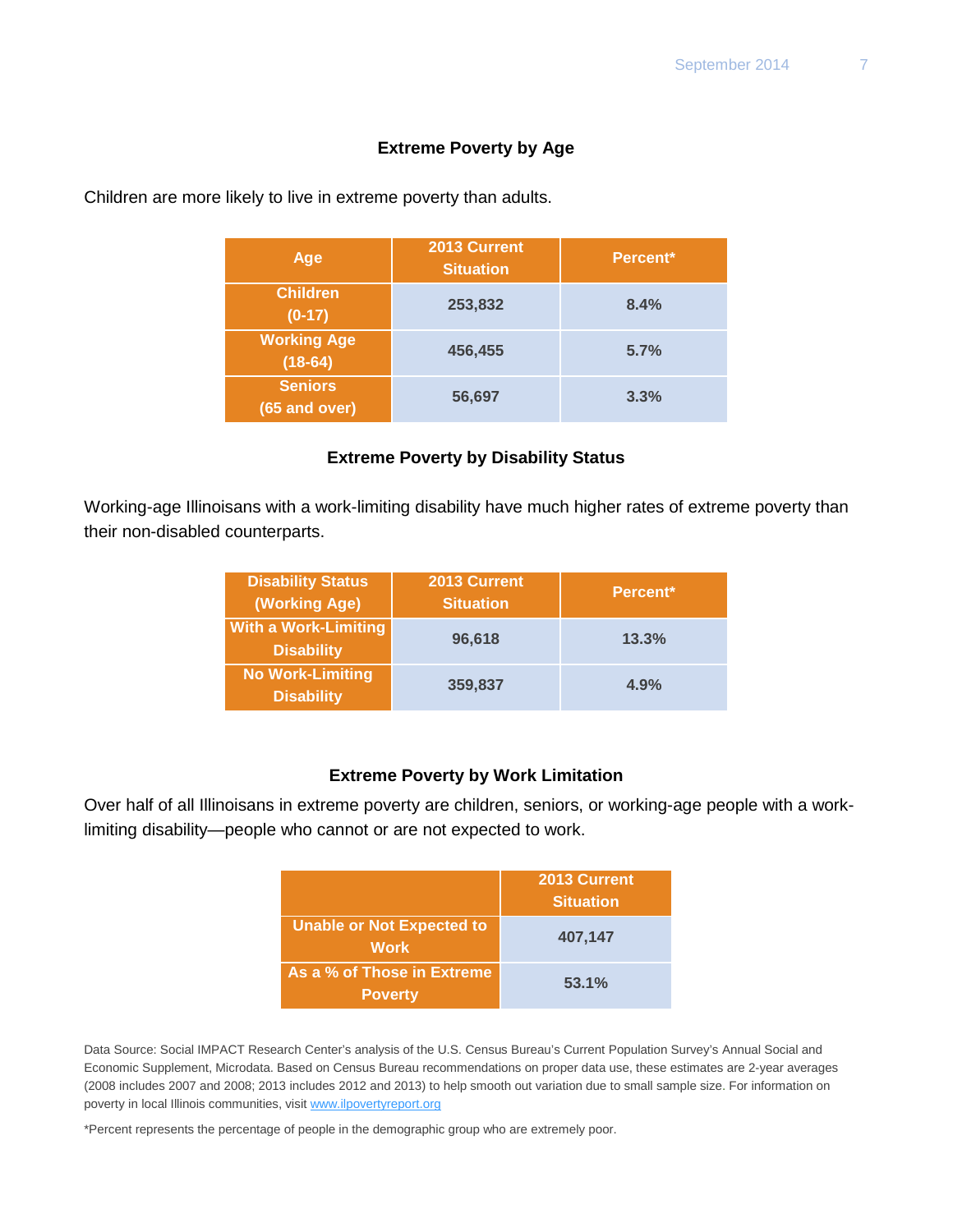#### **The Commission's Recommendations**

In 2010, the Commission on the Elimination of Poverty created a [comprehensive strategy](http://www2.illinois.gov/poverty/Documents/Building%20a%20Pathway%20to%20Dignity%20%20Work%20-%20Commission%20on%20the%20Elimnation%20of%20Poverty%20Plan.pdf) for cutting extreme poverty. Relying on public input, relevant census data, and research, the Commission developed a plan that offers a comprehensive approach to address the complex and multi-faceted nature of poverty. The recommendations contained within that plan relate to the following:

- Access to safe, decent, and affordable housing.
- Access to adequate food and nutrition.
- Access to affordable and quality health care.
- Equal access to quality education and training.
- Dependable and affordable transportation.
- Access to quality and affordable child care.
- Opportunities to engage in meaningful and sustainable work.
- The availability of adequate income supports.

Per the Commission's statutory mandate, the recommendations are consistent with international human rights standards. The Commissioners applied human rights principles and a solid understanding of those impacted by extreme poverty to guide the development of the plan.

The information that follows offers an overview of legislative action taken this year that aligned with the Poverty Commission's recommendations to cut extreme poverty.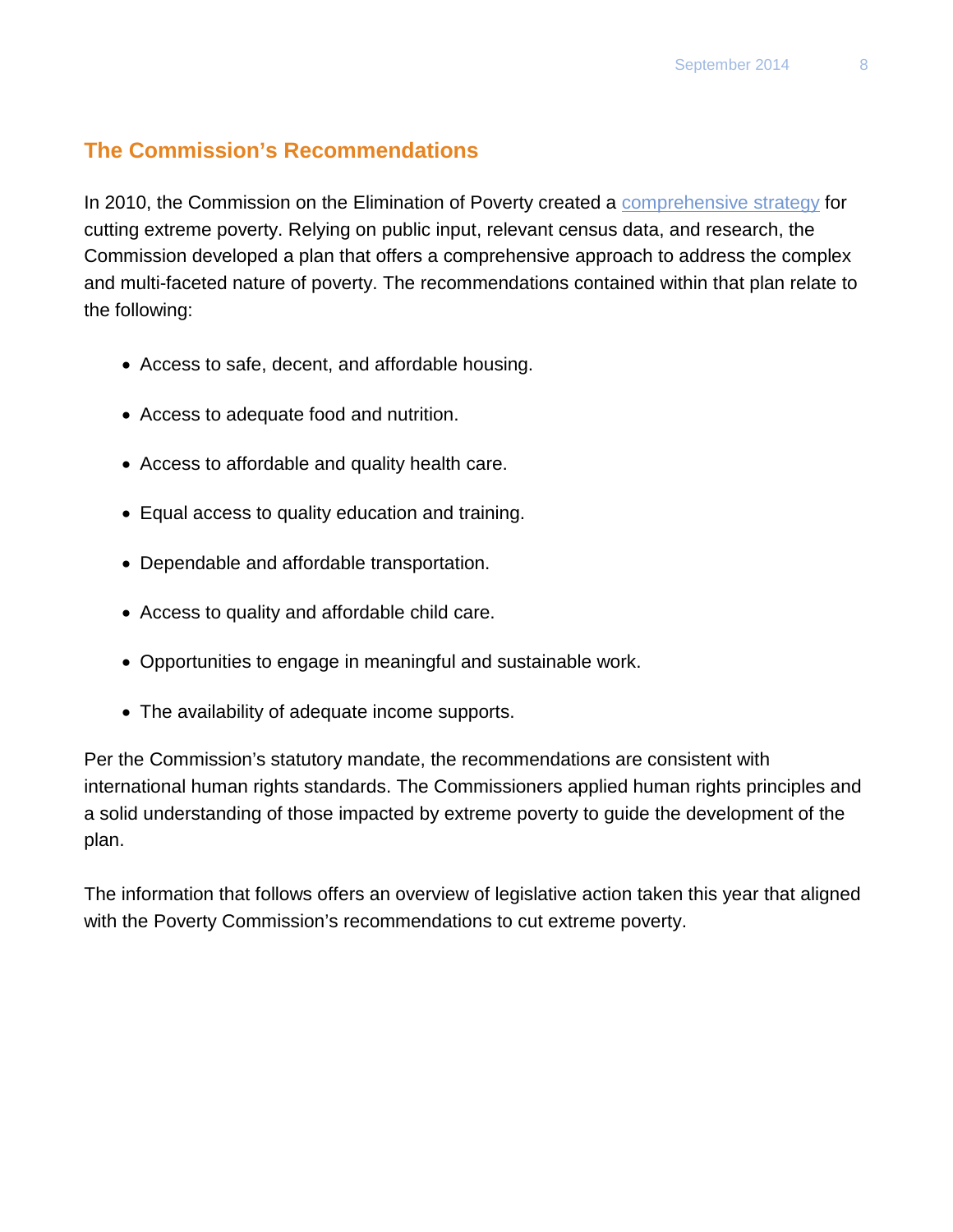# **Agenda for Change – 2014 Summary**



#### **SB68 & HB3718 – Minimum Wage Increase** Helps move more low-wage workers out of poverty by increasing the minimum wage to \$10.65: **LOSING GROUND**



**HB3814 – Minimum Wage Question on Ballot** Puts an advisory question on the ballot in November to gauge voter support for increasing the state minimum wage: **MAKING PROGRESS**



# **SB1708 & HB4714 – Domestic Workers' Bill of Rights**

Provides a set of workplace and benefit standards for domestic workers and removes domestic worker exclusions from state labor laws: **LOSING GROUND**



# **SB2758 – Secure Choice Savings Program**

Creates the Secure Choice Savings Program. Allows Illinois workers access to a retirement savings account through their employer: **STALLED**



# **SB2789 & HB4420 – Earned Sick Time Act**

Requires employers to offer paid sick time to their employees commensurate with the number of hours worked: **LOSING GROUND**



#### **HB8 – Pregnancy Accommodations**

Requires employers to provide workers with reasonable accommodations for conditions related to pregnancy: **MAKING PROGRESS**



#### **HB5701 – Reduce Barriers to Employment for People with Criminal Backgrounds**

Prohibits employers from asking applicants about their criminal background until the applicant is selected for an interview or receives a conditional offer: **MAKING PROGRESS**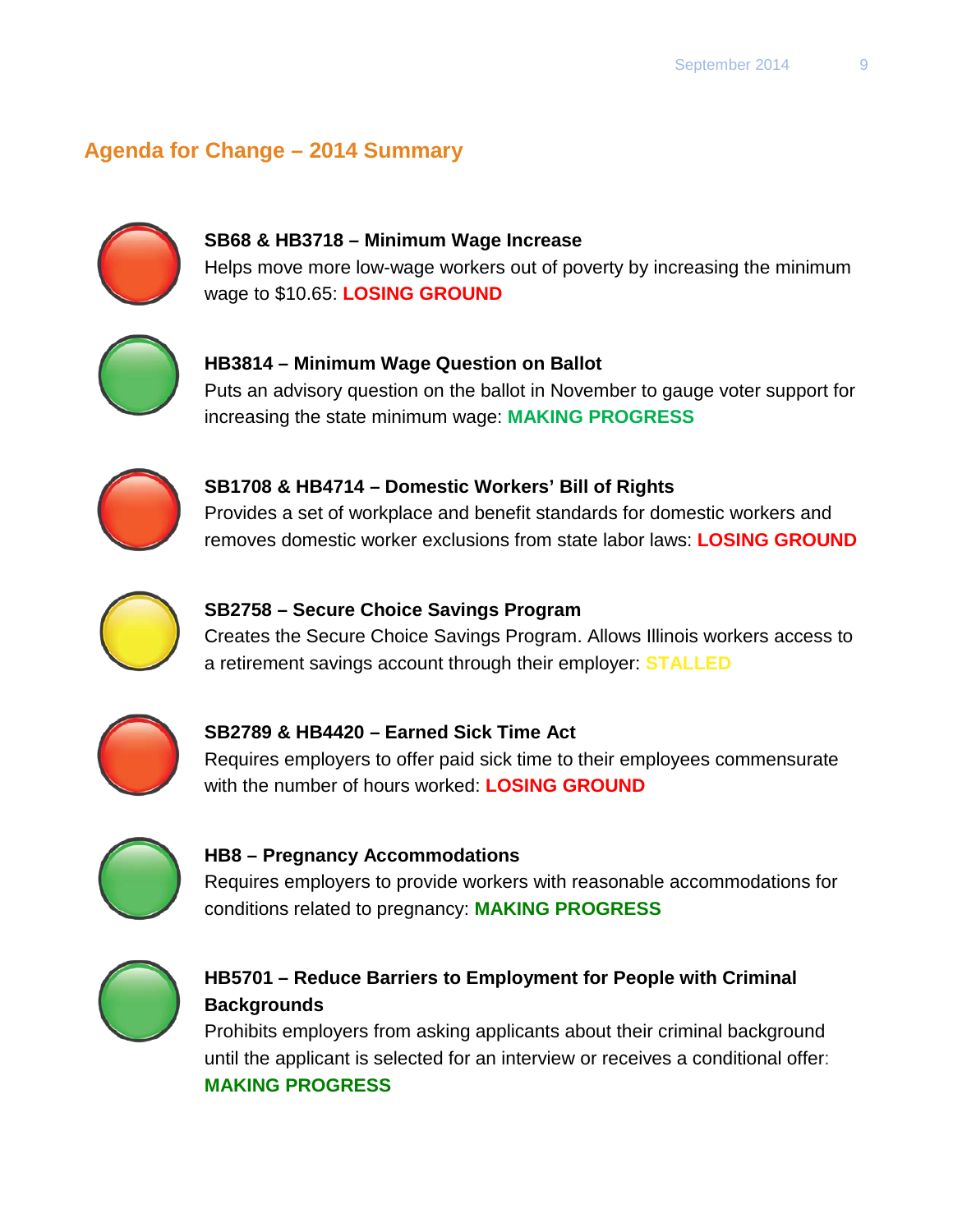

**HB4369 & SB2735 – Assistance for Elderly and Disabled Refugees**  Updates and indexes the monthly Aid to the Aged, Blind, and Disabled (AABD) grant for elderly and disabled refugees: **MAKING PROGRESS**



**HB4474 & SB2865 – Earned Income Tax Credit** Increases the Illinois Earned Income Tax Credit to 20% of the federal tax credit over 5 years: **LOSING GROUND**



**HB3757 & SB2692 – Child Care Assistance Income Thresholds** Increases the threshold for child care assistance eligibility to 200% of the federal poverty level for each family size: **LOSING GROUND**



#### **HB4778 – Landlord Lease Application Fee**

Limits application fees for rental housing to the actual costs to the landlord to conduct screening of the tenant and requires that landlords provide the tenant with the information gained during that screening: **LOSING GROUND**



#### **HB1516 SA 2 – Restore Adult Dental to Medicaid**

Ensures low income people participating in Illinois's Medicaid program have access to restorative dental care: **MAKING PROGRESS**



## **HB3688, HB3671, HB2469, & SB1807 – Access to Antipsychotic Medications through Medicaid**

Exempts antipsychotics from prior authorization requirements for individuals with serious mental illness enrolled in Medicaid: **MAKING PROGRESS**



#### **HJRCA33, HJRCA49, & SJRCA40 – Fair Tax**

Puts a question on the ballot about whether the state constitution should allow for different tax rates depending on the taxpayer's income: **LOSING GROUND**



**SB3558 – Specialized Services for Survivors of Human Trafficking** Creates a fund for specialized services for survivors of human trafficking by capturing proceeds from certain criminal fines and forfeiture proceedings: **MAKING PROGRESS**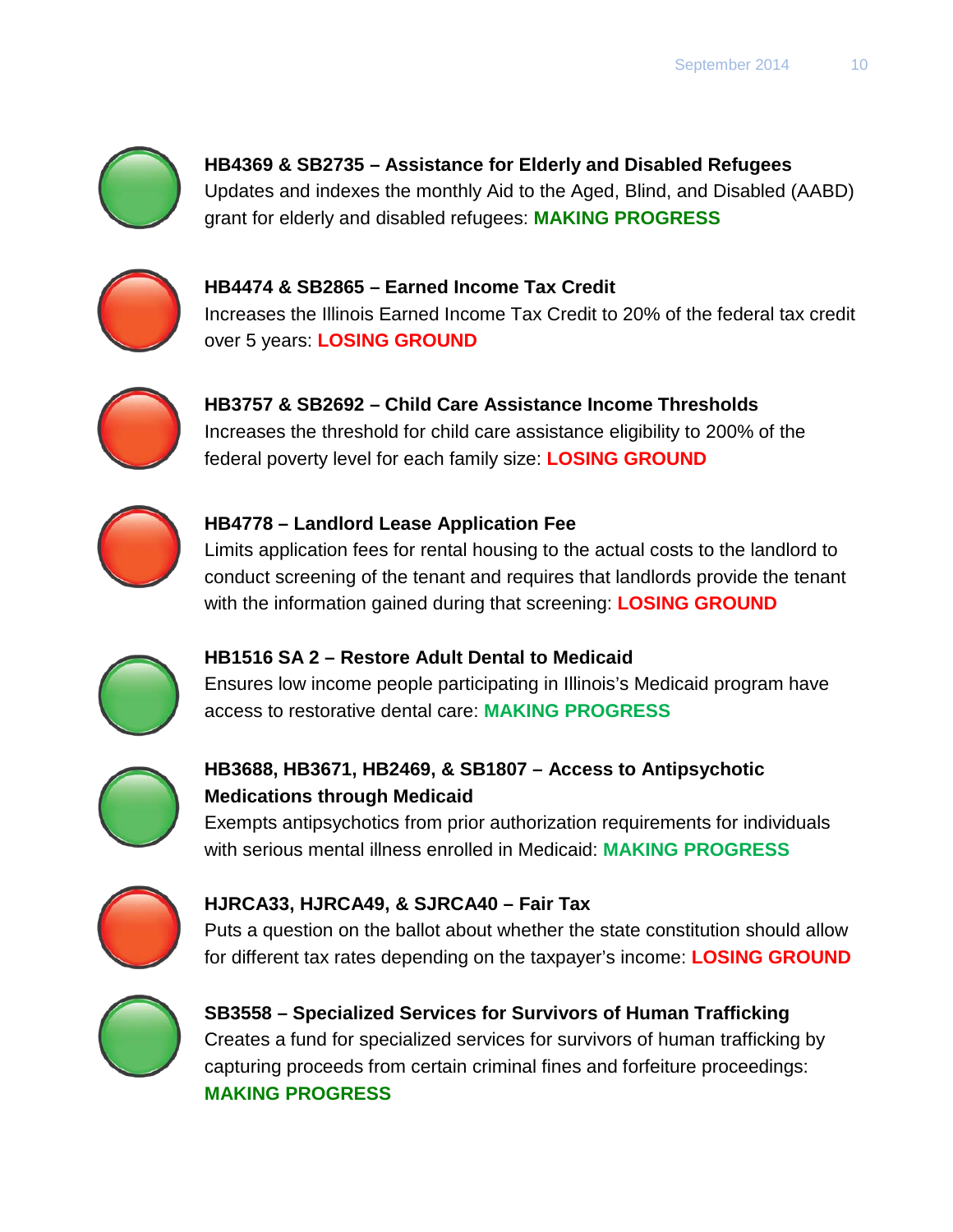# **Progress Toward the Commission's Recommendations**

**Work Recommendations**

#### **SB68 & HB3718 – Increase the Minimum Wage LOSING GROUND**



**BILL SUMMARY** – SB68, as amended, modifies the Minimum Wage Law to increase the minimum wage to \$10.65 an hour in three steps.

**2014 OUTCOME** – SB68 was introduced by Senator Kimberly Lightford and passed out of the Senate Executive Committee, but no further action was taken on the bill. HB3718 was introduced by Representative Arthur Turner, but no further action was taken on the bill.

**COMMISSION RECOMMENDATION THAT WOULD BE ADVANCED** *– Improve workplace compensation by increasing minimum wage/living wage and benefit standards:* A minimum wage employee working full time year round earns roughly \$17,000 per year. That means that a single parent with two kids would fall below the federal poverty line of \$19,790 for a family of three in 2014. The minimum wage should provide workers a minimum standard of living necessary for health and well-being and keep working families out of poverty.

#### **HB3814 – Minimum Wage Question on Ballot MAKING PROGRESS**



**BILL SUMMARY** – HB3814 puts a non-binding question on the 2014 ballot about whether Illinois's minimum wage should be increased to \$10.00 an hour in 2015.

**2014 OUTCOME** – HB3814 was introduced by Speaker Michael Madigan and passed both houses in May. It was signed into law by the Governor on June 23, 2014 [\(Public Act 98-0657\)](http://www.ilga.gov/legislation/publicacts/fulltext.asp?Name=098-0657).

**COMMISSION RECOMMENDATION THAT WOULD BE ADVANCED** *– Improve workplace compensation by increasing minimum wage/living wage and benefit standards.*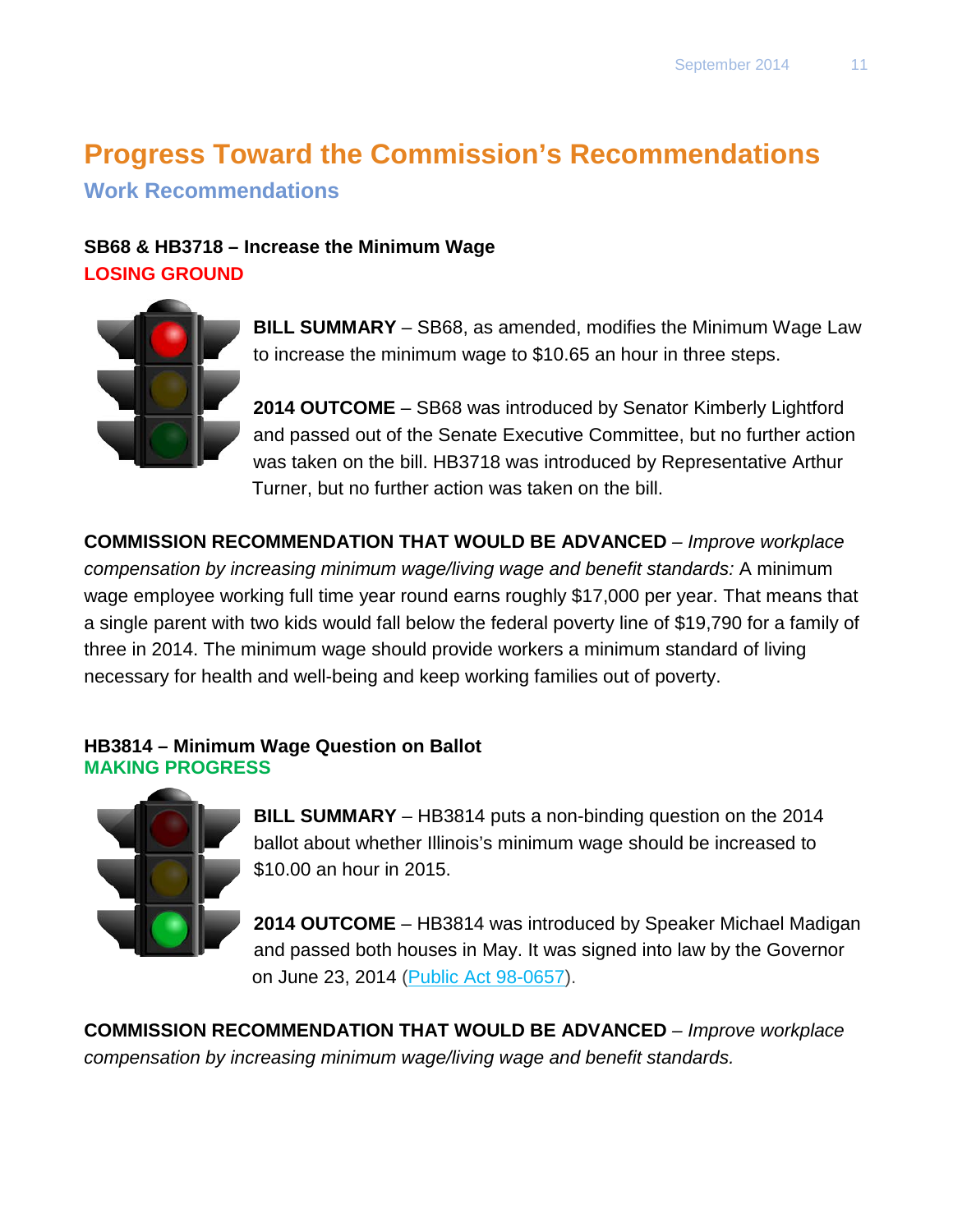#### **SB1708 & HB4714 – Domestic Workers Bill of Rights LOSING GROUND**



**BILL SUMMARY** – SB1708 and HB4714 establish the Domestic Workers' Bill of Rights. The bills provide workplace and benefit standards for domestic workers and remove domestic worker exclusions from the Minimum Wage Law, the Human Rights Act, the Wages of Women and Minors Act, and the One Day Rest in Seven Act.

**2014 OUTCOME** – SB1708 was introduced by Senator Ira Silverstein, and HB4714 was introduced by Representative Elizabeth Hernandez. No further action was taken on either bill.

**COMMISSION RECOMMENDATION THAT WOULD BE ADVANCED** *– Improve workplace compensation by increasing minimum wage/living wage and benefit standards and eliminate categories of workers not covered by minimum wage:* Historically, domestic workers have been excluded from many of the basic labor protections afforded to other Illinois workers. Many of the laws and policies that govern pay and conditions in the workplace simply do not apply to domestic workers. The Domestic Workers Bill of Rights would create labor standards that are currently lacking in this industry and ensure that domestic workers have a right to earn the minimum wage, protections against sexual harrassment, and other basic labor protections.

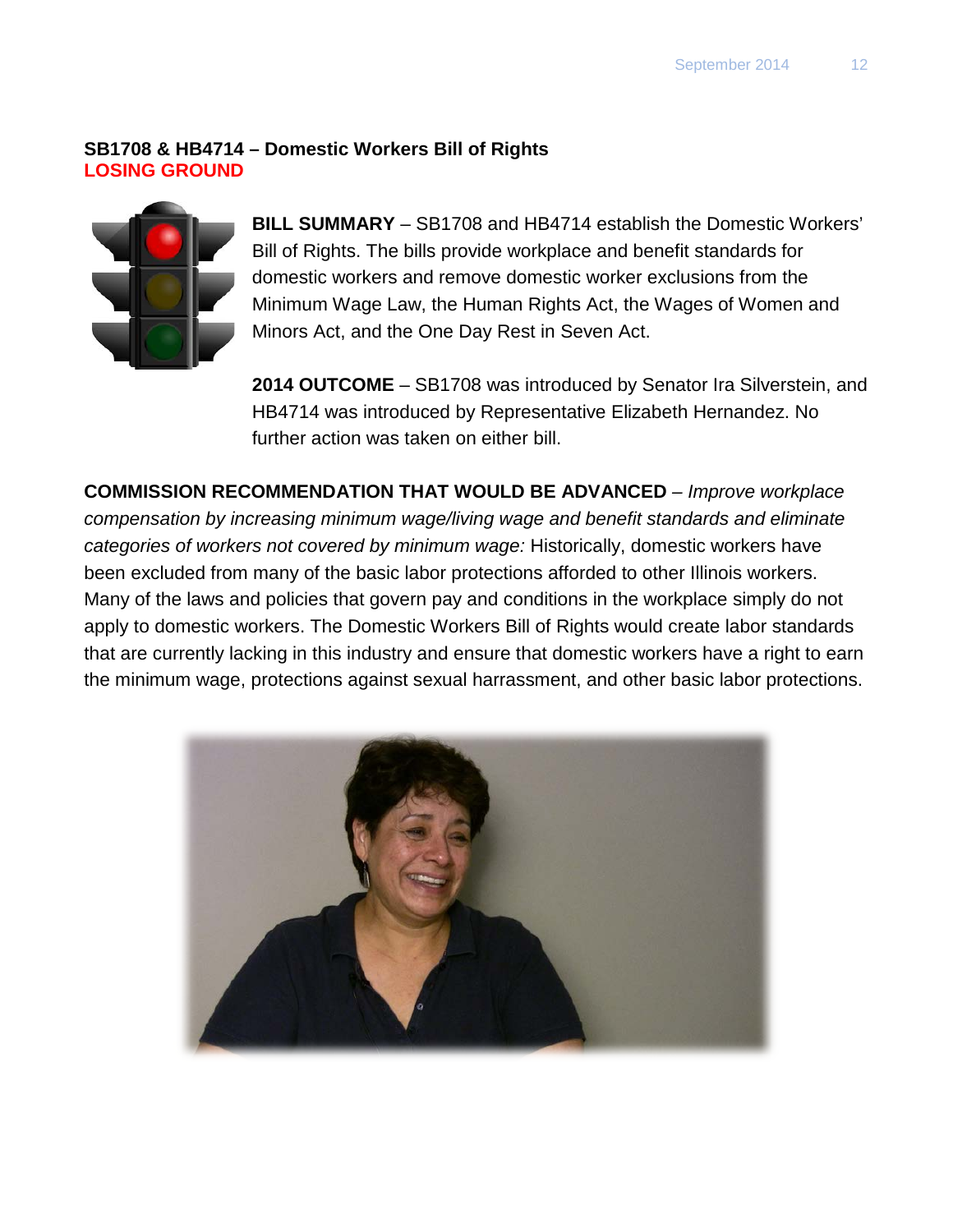## **SB 2758 – Secure Choice Savings Program STALLED**



 $\overline{a}$ 

**BILL SUMMARY –** SB2758 creates the Illinois Secure Choice Savings Program. This bill allows employees of established employers that do not offer a qualified retirement plan, with 25 or more employees, to set aside a percentage of their wages to be deposited into a retirement savings account administered by the State Treasurer's office at no long-term cost to the state.

**2014 OUTCOME –** SB2758 was introduced by Senator Daniel Biss in January of 2014 and passed out of the Senate in April. The bill passed out of the House Personnel and Pensions Committee and awaits a vote in the House.

**COMMISSION RECOMMENDATION THAT WOULD BE ADVANCED** *– Improve workplace compensation by increasing minimum wage/living wage and benefit standards:* Most low-wage workers do not have access to benefits such as paid sick leave, health insurance, or employerbased retirement savings. According to research by the Woodstock Institute, 60% of Illinois low-wage workers do not have access to an employer-based retirement plan.<sup>[1](#page-12-0)</sup> More workers are retiring into poverty every year. For many low-income workers, without the added support of a retirement savings account, their Social Security benefits are not enough to retire with dignity. Improving benefit standards for the lowest-wage workers will help provide the stability needed for individuals and families to move out of extreme poverty and prevent workers from falling into poverty as they age and retire.

<span id="page-12-0"></span><sup>1</sup> Cowan, S. (2012, September). *Coming up short: The scope of retirement insecurity among Illinois workers*. Chicago: Woodstock Institute. Available at [http://www.woodstockinst.org/sites/default/files/attachments/comingupshort\\_sept2012\\_cowan\\_0.pdf](http://www.woodstockinst.org/sites/default/files/attachments/comingupshort_sept2012_cowan_0.pdf)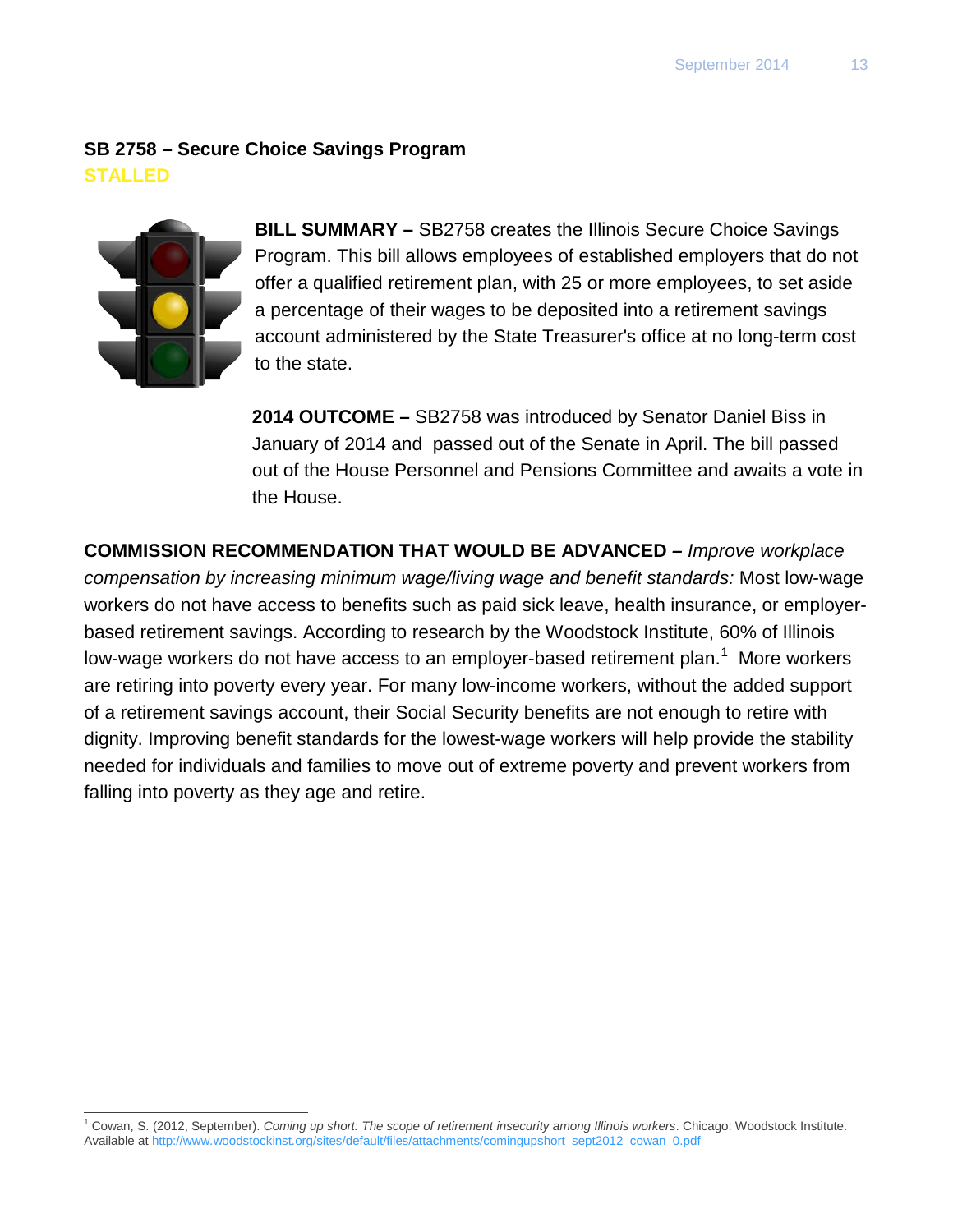#### **SB2789 & HB4420 – Earned Sick Time Act LOSING GROUND**



 $\overline{\phantom{a}}$ 

**BILL SUMMARY** – Requires all employers with 20 or more employees to provide paid sick time to their employees. Requires all employers to provide a minimum of 1 hour of paid sick time for every 40 hours worked by an employee, regardless of whether the employee is full-time or parttime, with a minimum of 2 days of paid sick time per calendar year.

**2014 OUTCOME** – SB2789 was introduced by Senator Antonio Muñoz and HB4420 was introduced by Representative Maria Antonia Berrios. No further action was taken on either bill.

**COMMISSION RECOMMENDATION THAT WOULD BE ADVANCED** *– Allow employees that traditionally do not have a right to paid sick leave (e.g., part-time employees) to accrue sick*  days: Nearly 80% of low-wage workers do not have a single paid sick day.<sup>[2](#page-13-0)</sup> These workers often have to choose between going to work sick and risking their health or taking a day off and risking their paycheck or even their job. All workers should have access to paid sick days.

<span id="page-13-0"></span><sup>2</sup> O'Connor, Rachel, Hayes, Jeff, and Gault, Barbara. (2014, July). *Paid Sick Days Access Varies by Race/Ethnicity, and Job Characteristics*. Available a[t http://www.iwpr.org/publications/pubs/paid-sick-days-access-varies-by-race-ethnicity-sexual-orientation-and-job](http://www.iwpr.org/publications/pubs/paid-sick-days-access-varies-by-race-ethnicity-sexual-orientation-and-job-characteristics/%23sthash.RVy8U9pa.dpuf)[characteristics/#sthash.RVy8U9pa.dpuf.](http://www.iwpr.org/publications/pubs/paid-sick-days-access-varies-by-race-ethnicity-sexual-orientation-and-job-characteristics/%23sthash.RVy8U9pa.dpuf)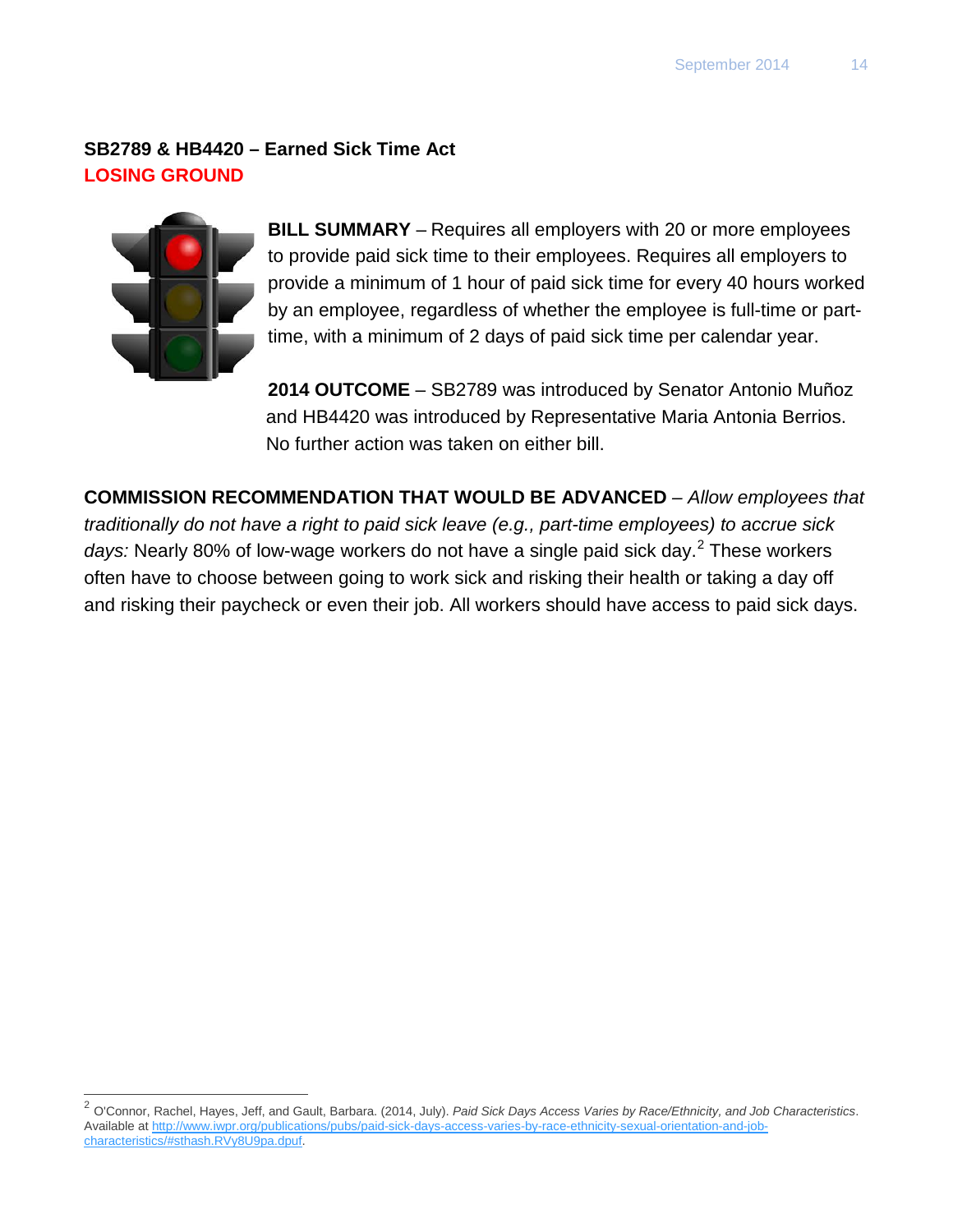# **HB8 – Pregnancy Accommodations MAKING PROGRESS**



**BILL SUMMARY** – HB8 amends the Illinois Human Rights Act, making it a civil rights violation for an employer to refuse to provide reasonable accomodations for conditions related to pregnancy, childbirth, or related medical conditions.

**2014 OUTCOME** – HB8 was introduced by Representative Mary Flowers and sponsored by Senator Toi Hutchinson. The bill passed both houses and was signed into law by the Governor on August 26, 2014 [\(Public Act](http://www.ilga.gov/legislation/publicacts/fulltext.asp?Name=098-1050) 98-1050).

**COMMISSION RECOMMENDATION THAT WOULD BE ADVANCED** *– Improve opportunities to engage in meaningful and sustainable work:* Many women, particularly low-wage working women who often have more physically demanding jobs, have been denied reasonable accomodations that would allow them to keep working safely while they are pregnant. All women should have the right to continue working and maintain their job while pregnant.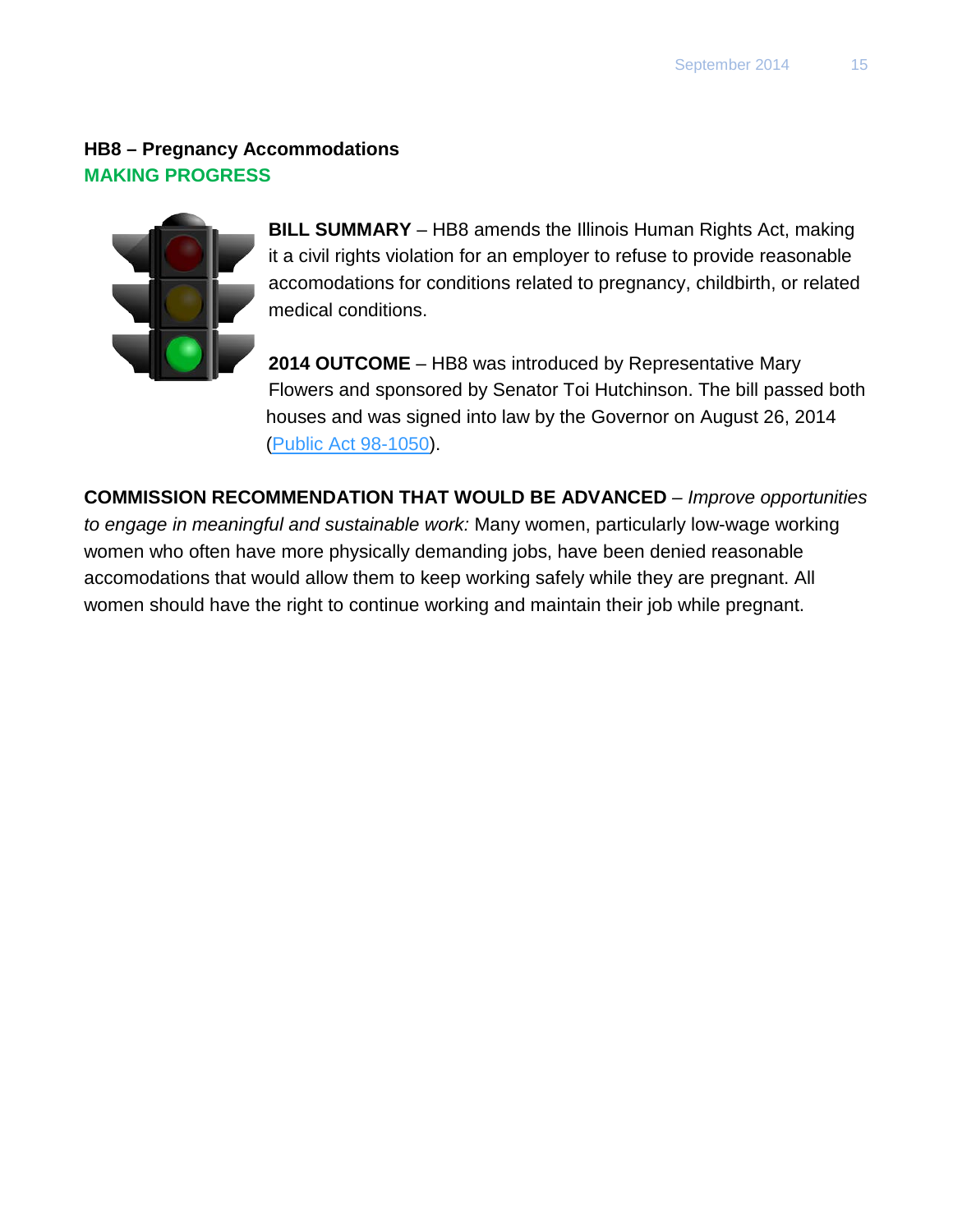## **Access to Work Recommendations**

#### **HB5701 – Reduce Barriers to Employment for People with Criminal Backgrounds MAKING PROGRESS**



**BILL SUMMARY** – HB5701 prohibits employers from asking applicants about their criminal background until the applicant is selected for an interview or receives a conditional offer, with some exceptions.

**2014 OUTCOME** – HB5701 was introduced by Representative Rita Mayfield and sponsored by Senator Antonio Muñoz. The bill was signed into law on July 21, 2014 [\(Public Act 98-0774\)](http://www.ilga.gov/legislation/publicacts/fulltext.asp?Name=098-0774).

**COMMISSION RECOMMENDATION THAT WOULD BE ADVANCED** *– Adopt a policy to "Ban the Box", also termed "Move the Box", which prohibits job applications from asking if an individual has a criminal background, and use the state's leadership to encourage and promote the hiring of individuals with criminal backgrounds*. Those re-entering society after incarceration need true opportunity after paying their debt to society. Unfortunately, many employers outright deny employment opportunities to anyone with a criminal record. Prohibiting employers from asking applicants about their criminal background until the applicant is selected for an interview or receives a conditional offer will open the door for more people to secure quality employment and reduce recidivism in the correctional system.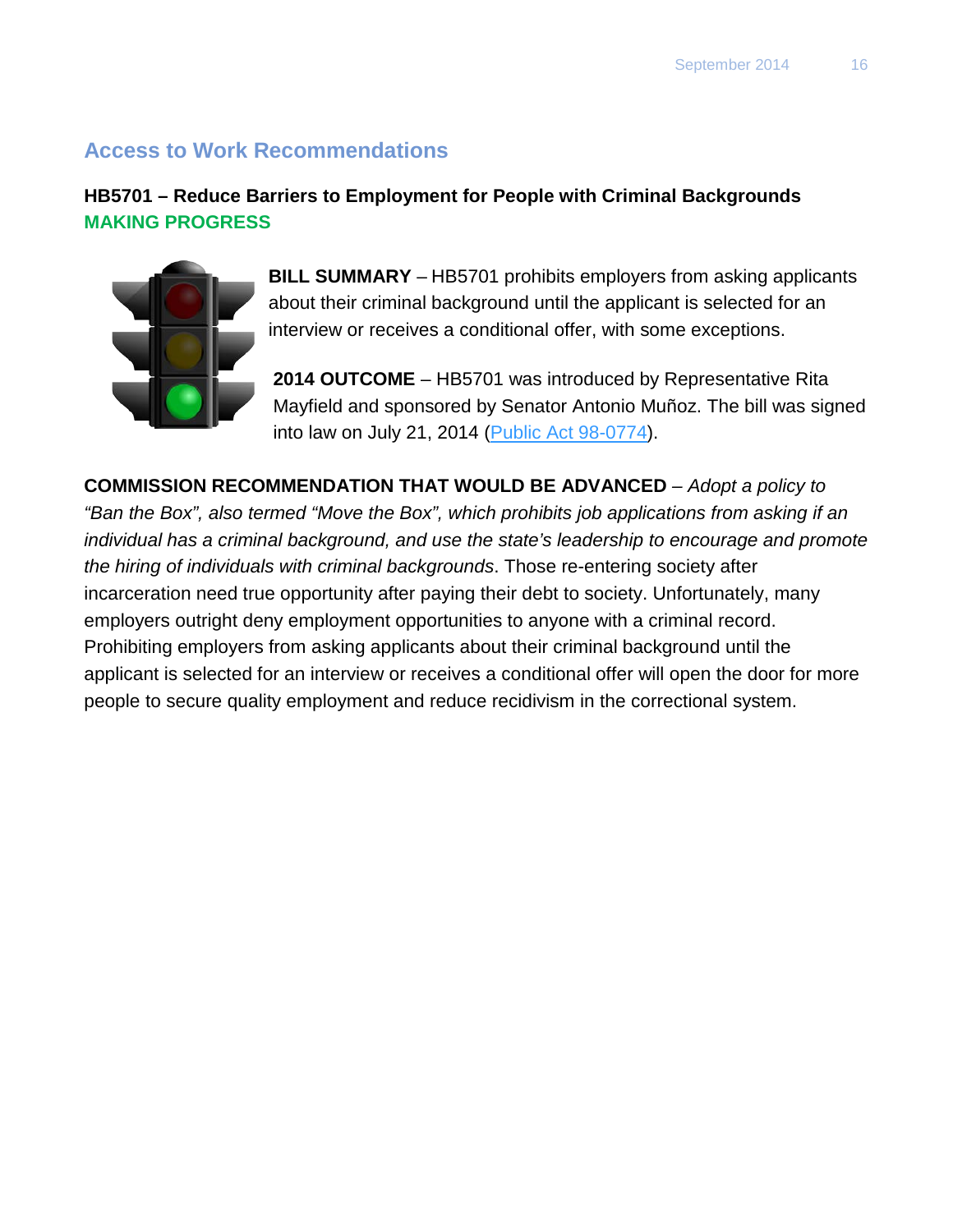# **Income Support Recommendations**

#### **HB4369 & SB2735** – **Assistance for Elderly and Disabled Refugees MAKING PROGRESS**



**BILL SUMMARY** – HB4369 and SB2735 update and index the monthly Aid to the Aged, Blind, and Disabled (AABD) grant for elderly and disabled refugees.

**2014 OUTCOME** – Representative Greg Harris introduced HB4369, and Senator Heather Steans introduced SB2735. Although no further action was taken on either bill, SB220, the budget implementation bill, included language that ensures the AABD cash grant for elderly and permenently disabled refugees will equate to 90% of the current SSI payment amount per month and that the required funding to make this change was included in the budget.

**COMMISSION RECOMMENDATION THAT WOULD BE ADVANCED** *– Increase the availability of adequate income supports:* At \$500, the current AABD grant amount is not enough to meet recipients' basic needs.

#### **HB4474 & SB2865 – Earned Income Tax Credit LOSING GROUND**



**BILL SUMMARY** – HB4474 & SB2865 increase the Illinois Earned Income Tax Credit (EITC) from 10% to 20% of the federal tax credit over 5 years.

**2014 OUTCOME** – HB4474 was introduced by Representative Barbara Flynn Currie, and SB2865 was introduced by Senator Jacqueline Collins. No further action was taken on either bill.

**COMMISSION RECOMMENDATION THAT WOULD BE ADVANCED** *– Increase the availability of adequate income supports.* The EITC supplements the wages of poor and nearpoor workers, providing more money for working families to make ends meet.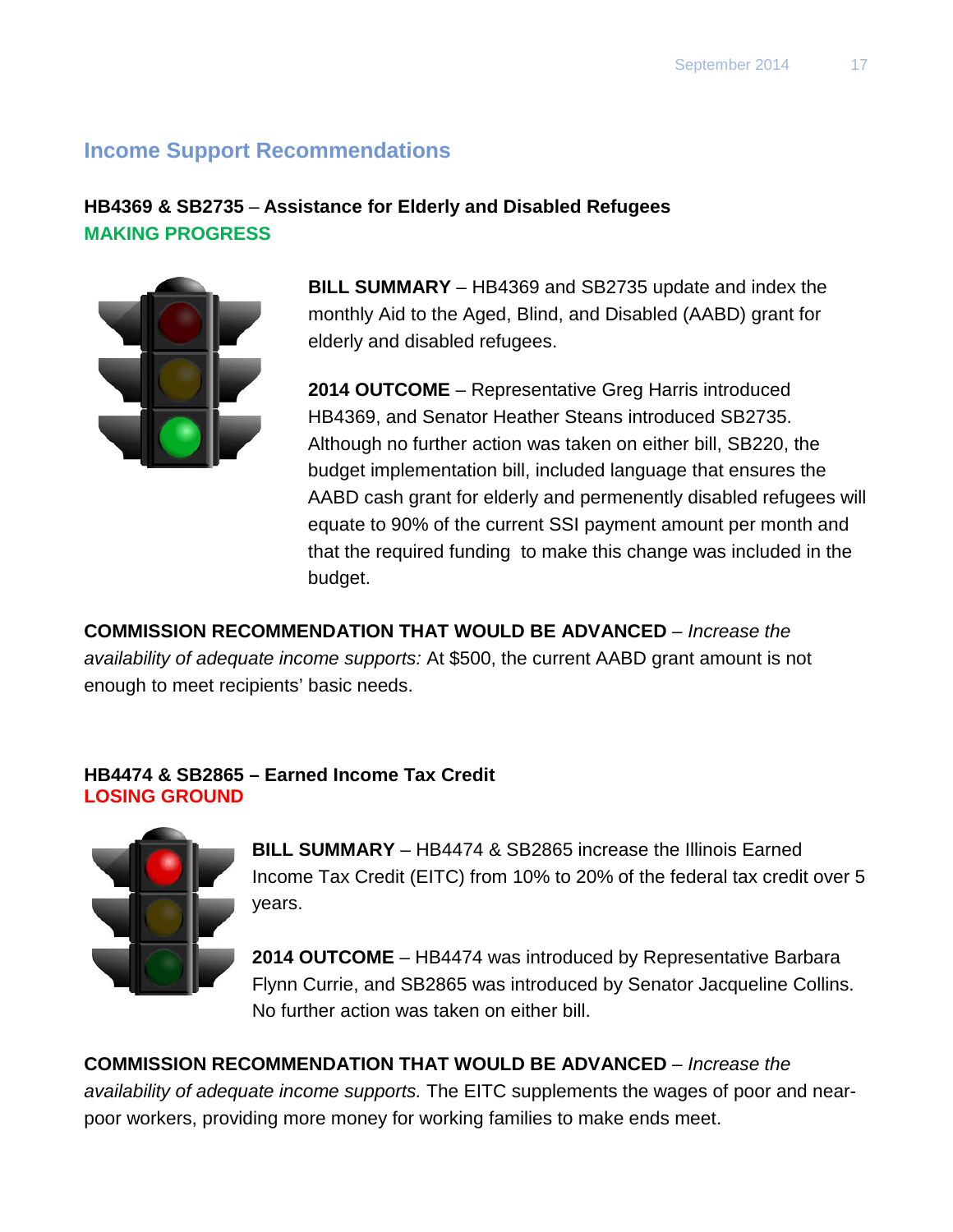#### **HB3757 & SB2692 – Child Care Assistance Income Thresholds LOSING GROUND**



**BILL SUMMARY** – HB3757 & SB2692 change the income thresholds under the child care assistance program. Beginning in fiscal year 2015, the specified threshold would be no less than 200% of the federal poverty level for each family size.

**2014 OUTCOME** – HB3757 was introduced by Representative Christian Mitchell, and SB2692 was introduced by Senator William Delgado. No further action was taken on either bill.

**COMMISSION RECOMMENDATION THAT WOULD BE ADVANCED** *– Increase access to quality and affordable child care:* For low-wage workers, access to quality and affordable child care is essential for securing and maintaining employment and moving out of poverty.

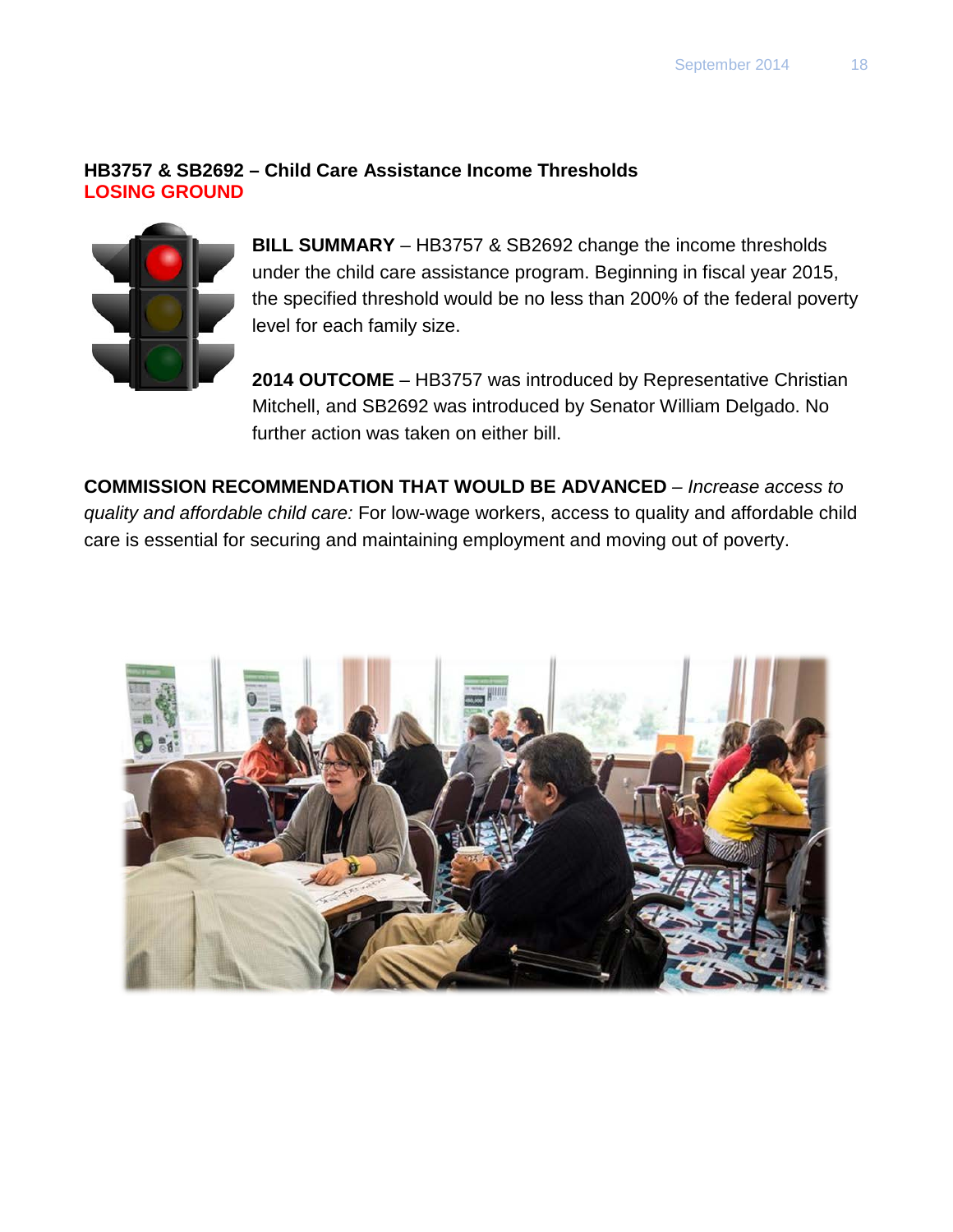# **Housing Recommendations**

#### **HB4778 – Landlord Lease Application Fee LOSING GROUND**



**BILL SUMMARY** – HB4778 limits application fees for rental housing to the actual costs to the landlord to conduct screening of the tenant, and requires that landlords provide the tenant a copy of any third-party report used as part of the application process and paid for with the application fee.

**2014 OUTCOME** – HB4778 was introduced by Representative Emanuel Chris Welch, but failed to advance through committee.

**COMMISSION RECOMMENDATION THAT WOULD BE ADVANCED** *– Improve access to safe, decent, and affordable housing:* Safe, decent, and affordable housing is the cornerstone of economic security. With investments in affordable housing and protections for renters and owners, people will be able to better access housing and remain stably housed.

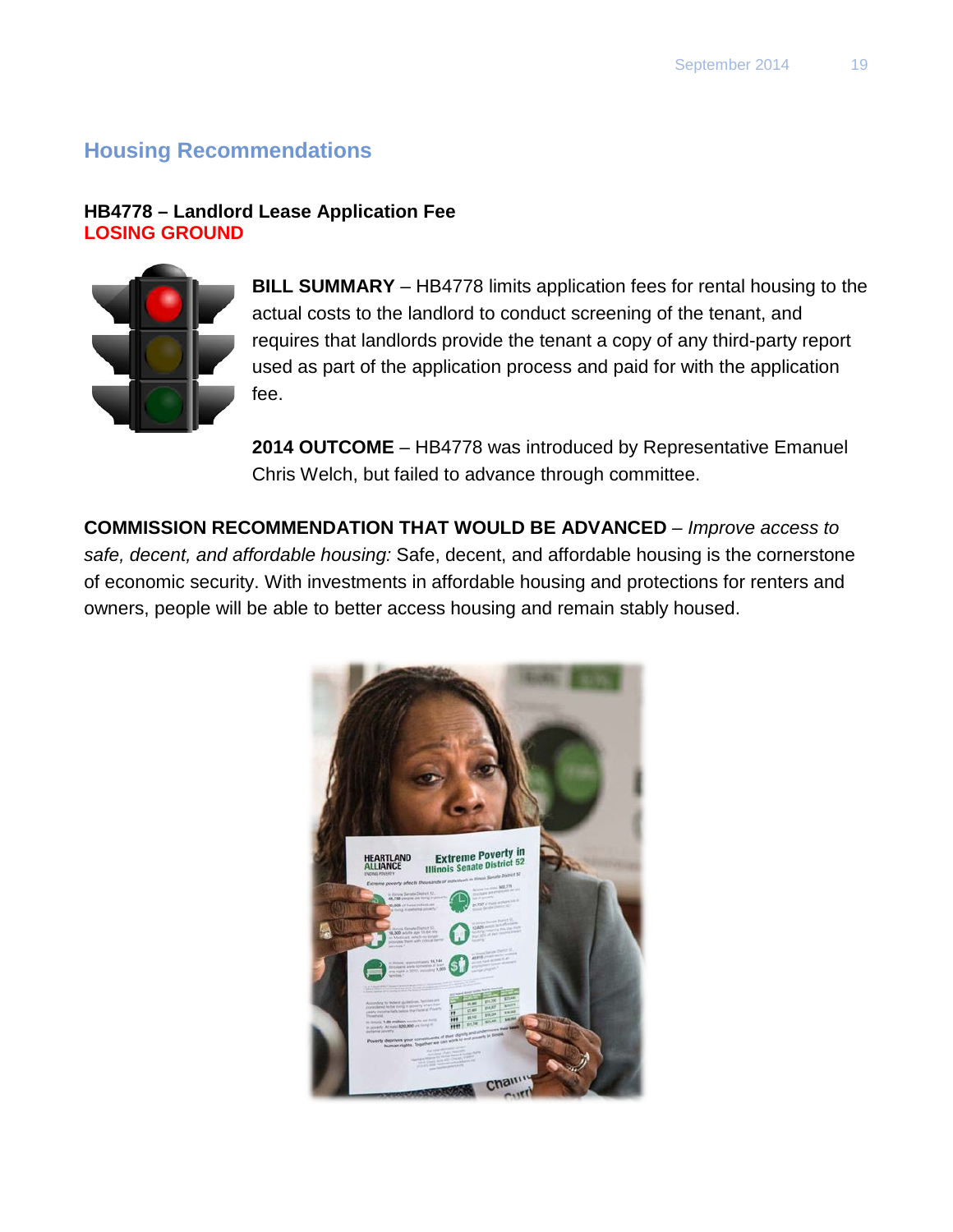# **Education Recommendations**

#### **HB2213 – Ensuring Success in School LOSING GROUND**



**BILL SUMMARY** – HB2213 amends the School Code to include provisions that ensure the health, safety, and academic success of elementary and secondary students who are parents, expectant parents, or victims of domestic or sexual violence. The bill is based upon the recommmendations of the Ensuring Success in School Task Force. Provisions include expanding what constitutes a "valid cause" for absences to include students' pregnancy-related and parenting responsibilities and those related to domestic or sexual violence. The provisions also include accomodations for students to ensure their health and safety in school, confidentiality protocols, and a "go-to" person for confidential guidance and referrals for students, teachers, and other school personnel when relevent issues arise.

**2014 OUTCOME** – Amendments to HB2213 were filed by Senator Kimberly Lightford in 2014. Those amendments have not moved out of committee.

**COMMISSION RECOMMENDATION THAT WOULD BE ADVANCED** *– Ensure equal access to quality education and training:* Students who are parents, expectant parents, or the victims of domestic violence or sexual violence face barriers to school success and school completion that puts them at greater risk of experiencing extreme poverty.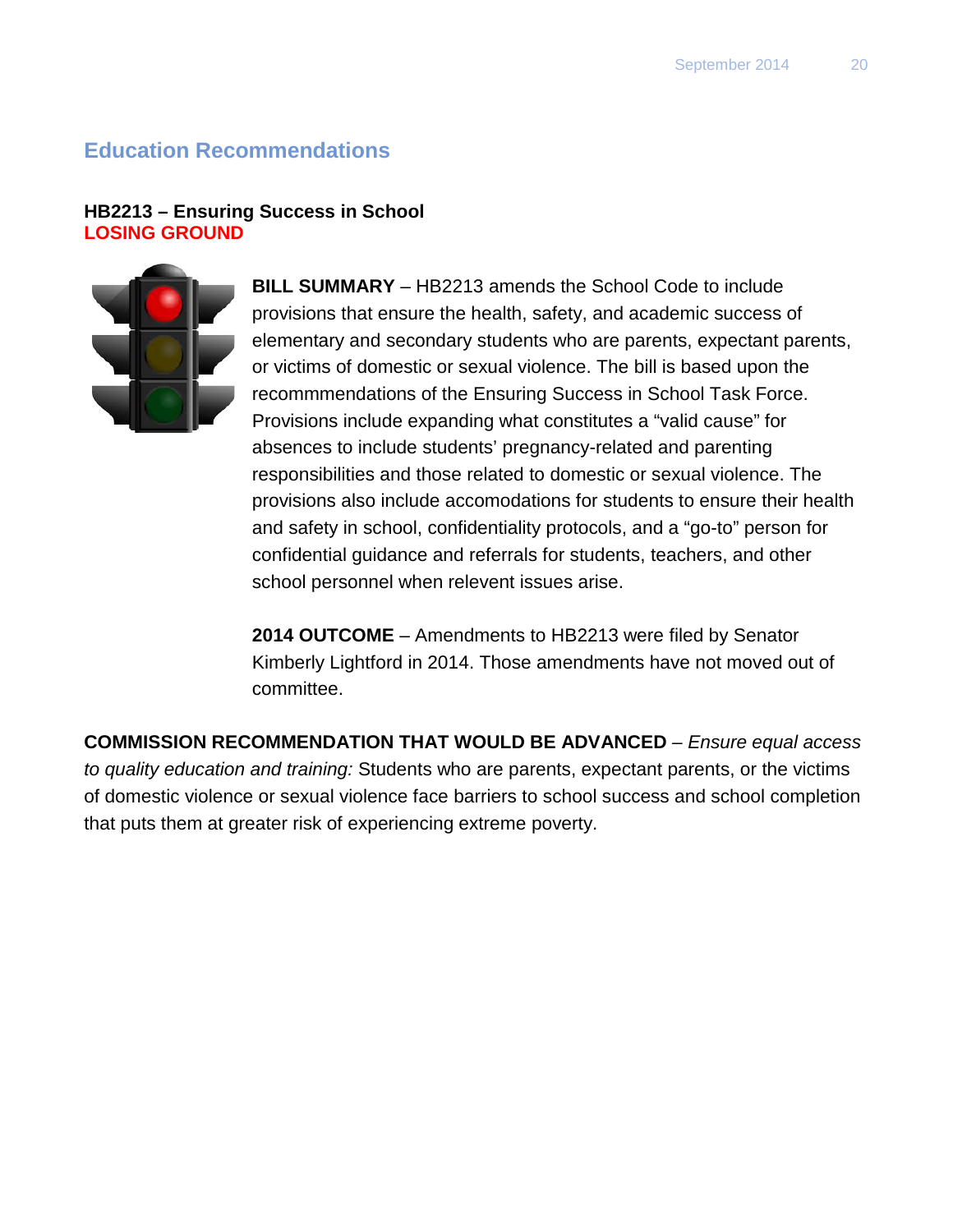## **Health Care Recommendations**

#### **HB1516 SA 2 – Restore Adult Dental to Medicaid MAKING PROGRESS**



**BILL SUMMARY** – HB1516, as amended, restores restorative dental care (e.g., filling cavities, root canals, dentures) for adults that had been eliminated from Illinois's Medicaid program in 2012.

**2014 OUTCOME** – HB1516 SA 2 was sponsored by Representative Mary Flowers and Senator Donnie Trotter. Later in the legislative session, language restoring adult dental services to Medicaid was included in SB0741, which passed both houses and was signed into law by the Governor on June 16, 2014 (Public Act [98-0651\)](http://www.ilga.gov/legislation/publicacts/fulltext.asp?Name=098-0651).

**COMMISSION RECOMMENDATION THAT WOULD BE ADVANCED** *– Protect, restore, and enhance access to quality health care, including mental health and social and emotional wellbeing*: For individuals experiencing poverty, access to quality, affordable health care – including dental care – is essential for maintaining stability and moving out of poverty.

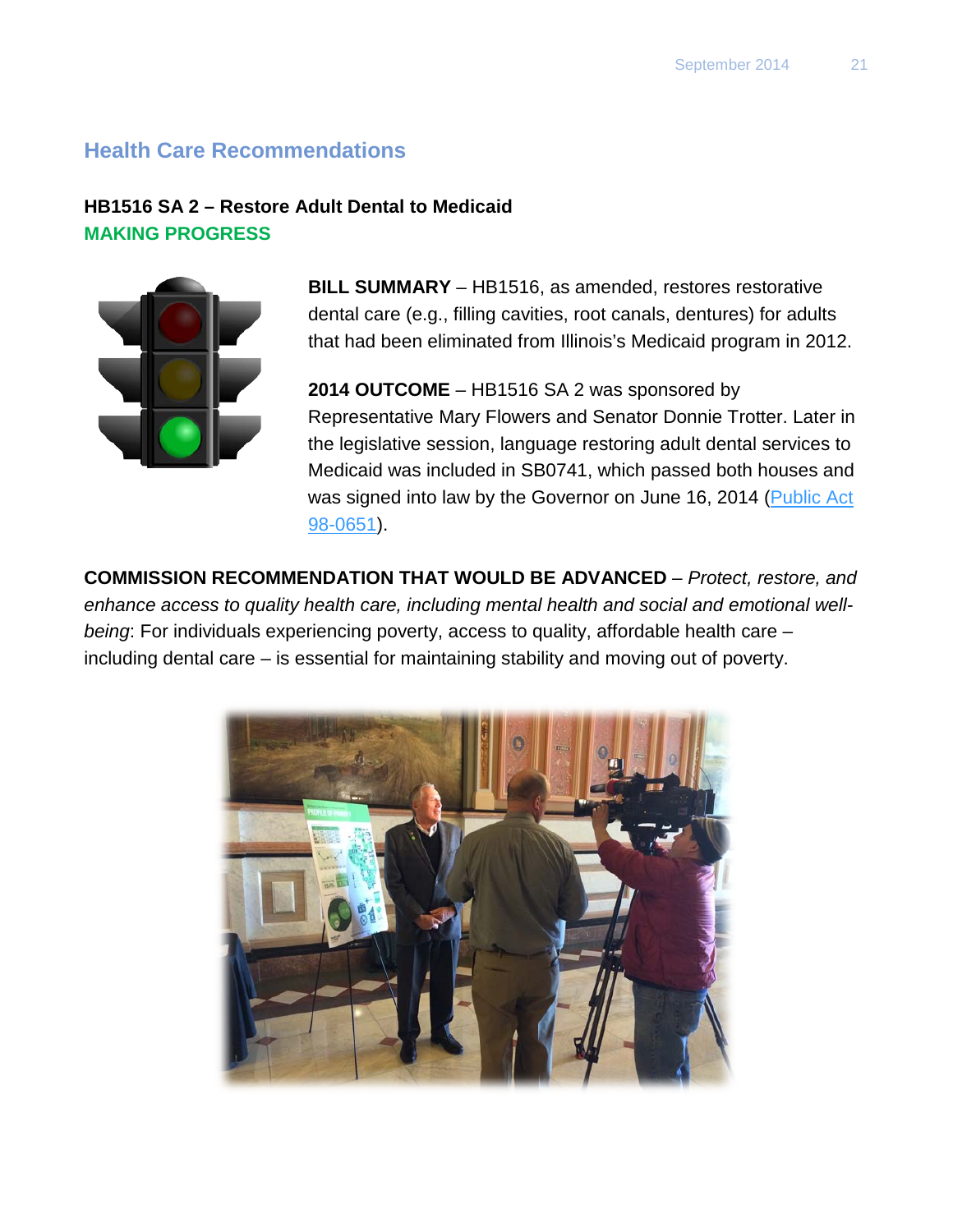# **HB3688, HB3671, HB2469, & SB1807 – Access to Antipsychotic Medications through Medicaid**

#### **MAKING PROGRESS**



**BILL SUMMARY** – These bills exempt antipsychotic drugs used to treat severe mental illness from prior authorization requirements for individuals enrolled in Medicaid.

**2014 OUTCOME** – HB3688 was introduced by Representative Greg Harris. HB3671 was introduced by Representative Mary Flowers. HB2469 was introduced by Representative Linda Chapa LaVia, and SB1807 was introduced by Senator Willam Delgado. Later in the legislative session, language removing the prior authorization requirement for these medications was included in SB741, which passed both houses and was signed into law by the Governor on June 16, 2014 [\(Public Act 98-0651\)](http://www.ilga.gov/legislation/publicacts/fulltext.asp?Name=098-0651).

**COMMISSION RECOMMENDATION THAT WOULD BE ADVANCED** *– Protect, restore, and enhance access to quality health care, including mental health and social and emotional wellbeing*: For individuals experiencing poverty, access to quality, affordable health care is essential for maintaining stability and moving out of poverty.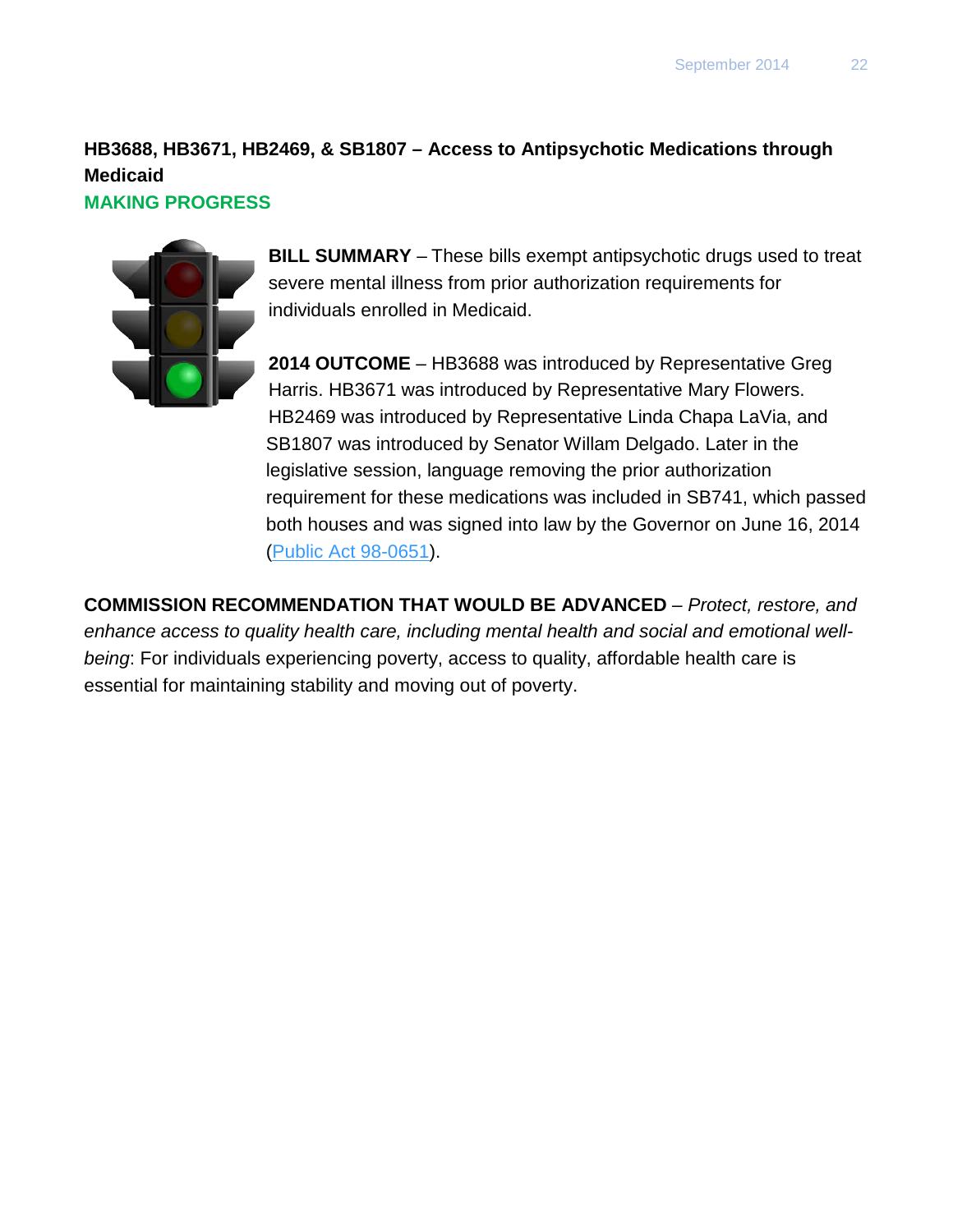# **Other Recommendations**

#### **HJRCA33, HJRCA49, & SJRCA40 – Fair Tax LOSING GROUND**



**RESOLUTION SUMMARY** – HJRCA33, HJRCA49, and SJRCA40 put a question on the ballot regarding whether the state should adopt a fair tax to allow for changes to the tax code that increase revenue while decreasing cuts to programs that help low-income people.

**2014 OUTCOME** – SJRCA40 was introduced by Senator Don Harmon. The resolution was heard and passed through subcommittee. HJRCA33 was sponsored by Representative Naomi Jakobsson and failed to advance through committee. HJRCA49 was sponsored by Representative Christian Mitchell, but further action was not taken on the resolution.

**COMMISSION RECOMMENDATION THAT WOULD BE ADVANCED** *– Put Illinois on the path to end poverty as we know it and affirm the dignity of all:* Without new sources of revenue or restructuring Illinois's tax system, the state's ability to adequately fund programs and services that serve individuals and families in our state experiencing extreme poverty will continue to be compromised, and hardship in Illinois will increase.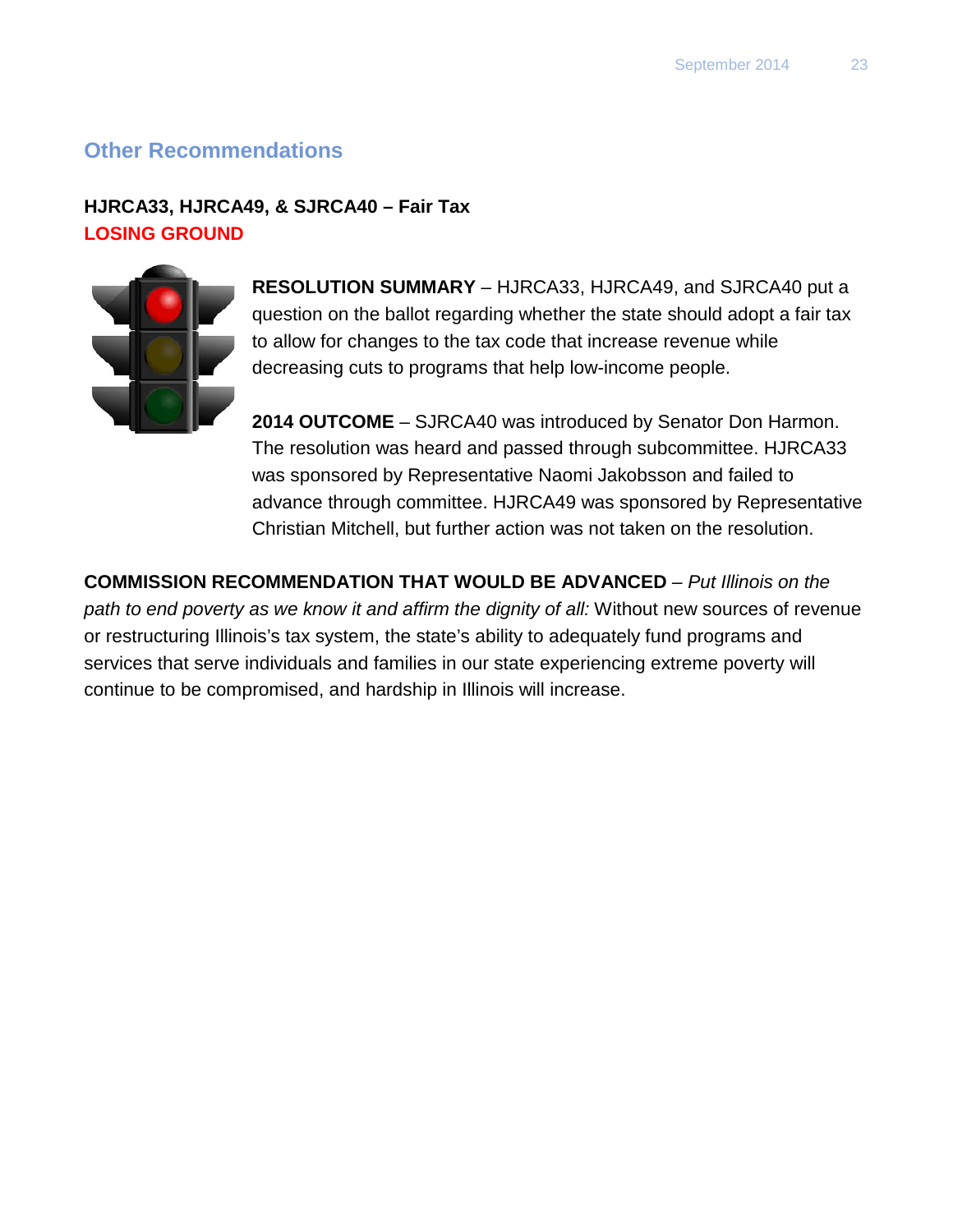#### **SB3558 – Specialized Services for Survivors of Human Trafficking MAKING PROGRESS**



**BILL SUMMARY** – SB3558 creates a fund for specialized services for survivors of human trafficking, capturing the proceeds of certain criminal forfeitures and fines.

**2014 OUTCOME** – SB3558 was introduced by Senator Toi Hutchinson and sponsored by Representative Ann Williams in the House. The bill passed both houses and was signed into law by the Governor on August 21, 2014 [\(Public Act 98-1013\)](http://www.ilga.gov/legislation/publicacts/fulltext.asp?Name=098-1013).

**COMMISSION RECOMMENDATION THAT WOULD BE ADVANCED** *– Strengthen our safety net to ensure individuals have their basic needs met and their dignity affirmed:* Thousands of survivors of human trafficking and prostitution have no access to the specialized services that could help them move their lives forward. Specialized resources for housing, drop-in centers, and counseling could help people survive exploitation and provide critical support for trafficking survivors.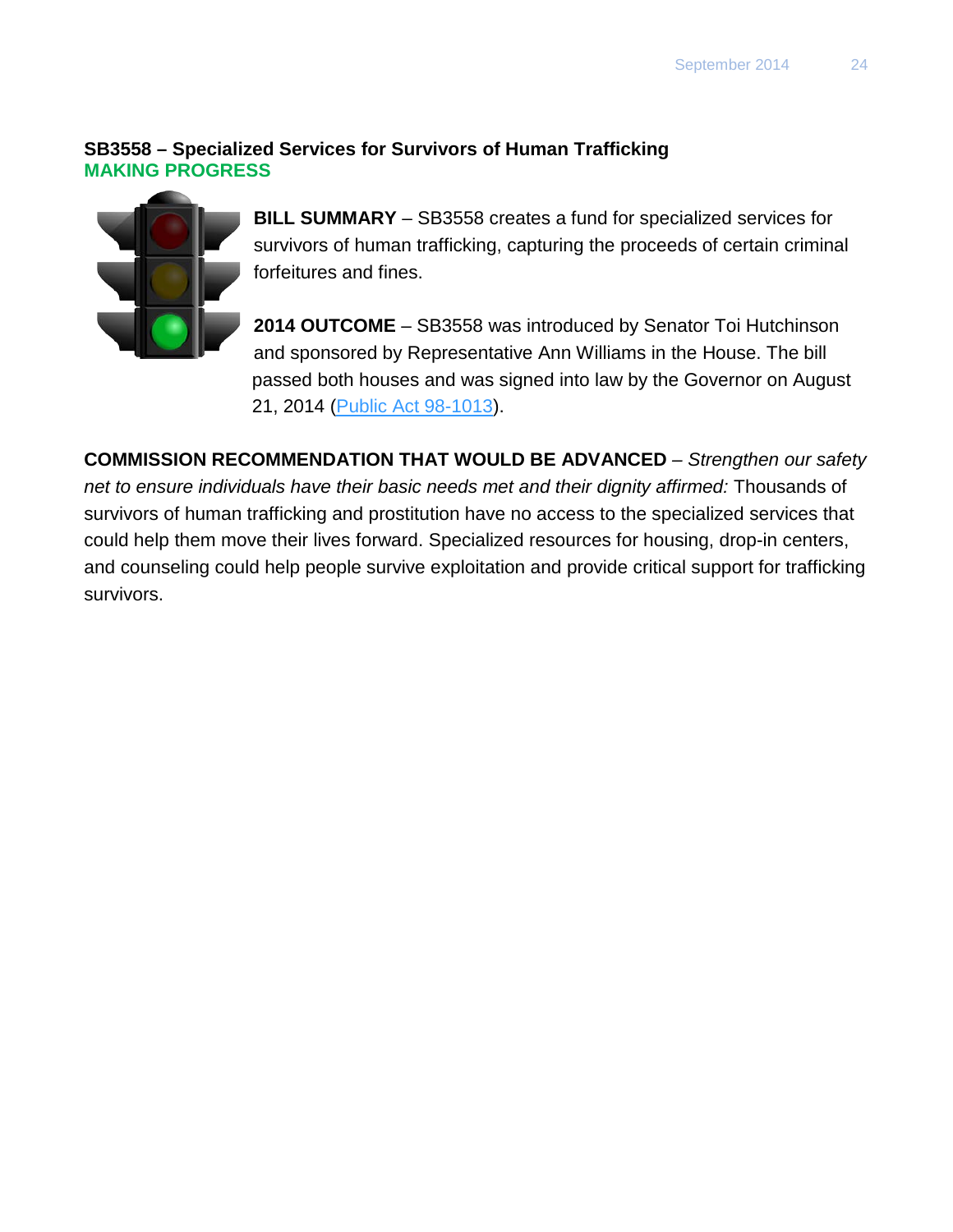# **Budget Overview**

## **Looming Cuts**

On January 1, 2015, the temporary income tax rate passed by the General Assembly in 2011 will expire. This will result in roughly \$2 billion in lost revenue during the second half of FY15. For FY16, that revenue hole will be even greater when the lower tax rate is in effect for the entire fiscal year. In FY16, revenue will be about \$6 billion below the level it would have been if current rates are maintained, resulting in devastating cuts to already bare programs and services that help mitigate the worst effects of poverty and move people out of poverty. Multiple proposals to increase revenue were discussed during the 2014 legislative session. None advanced.

# **FY15 Budget**

A number of different budget proposals were brought to the House floor this year, including budgets that allowed for growth and budgets that slashed programs and services. In the end, the General Assembly passed a budget that is essentially flat (funding at FY14 budget levels without providing for increases in need or operations costs).

The FY15 budget was pieced together by, among other things, borrowing \$650 million that will need to be paid back, underfunding existing obligations by \$750 million, and using a one-time revenue source of \$600 million.

Despite the tough fiscal situation, the General Assembly did provide modest increases in a few programs, including but not limited to:

- Homeless Youth Services
- Supportive Housing
- HIV/AIDS Prevention and Treatment

The final budget, however, also included some reductions from FY14. These reductions include:

- Child Care
- Community Care Program
- Anti-Violence Programs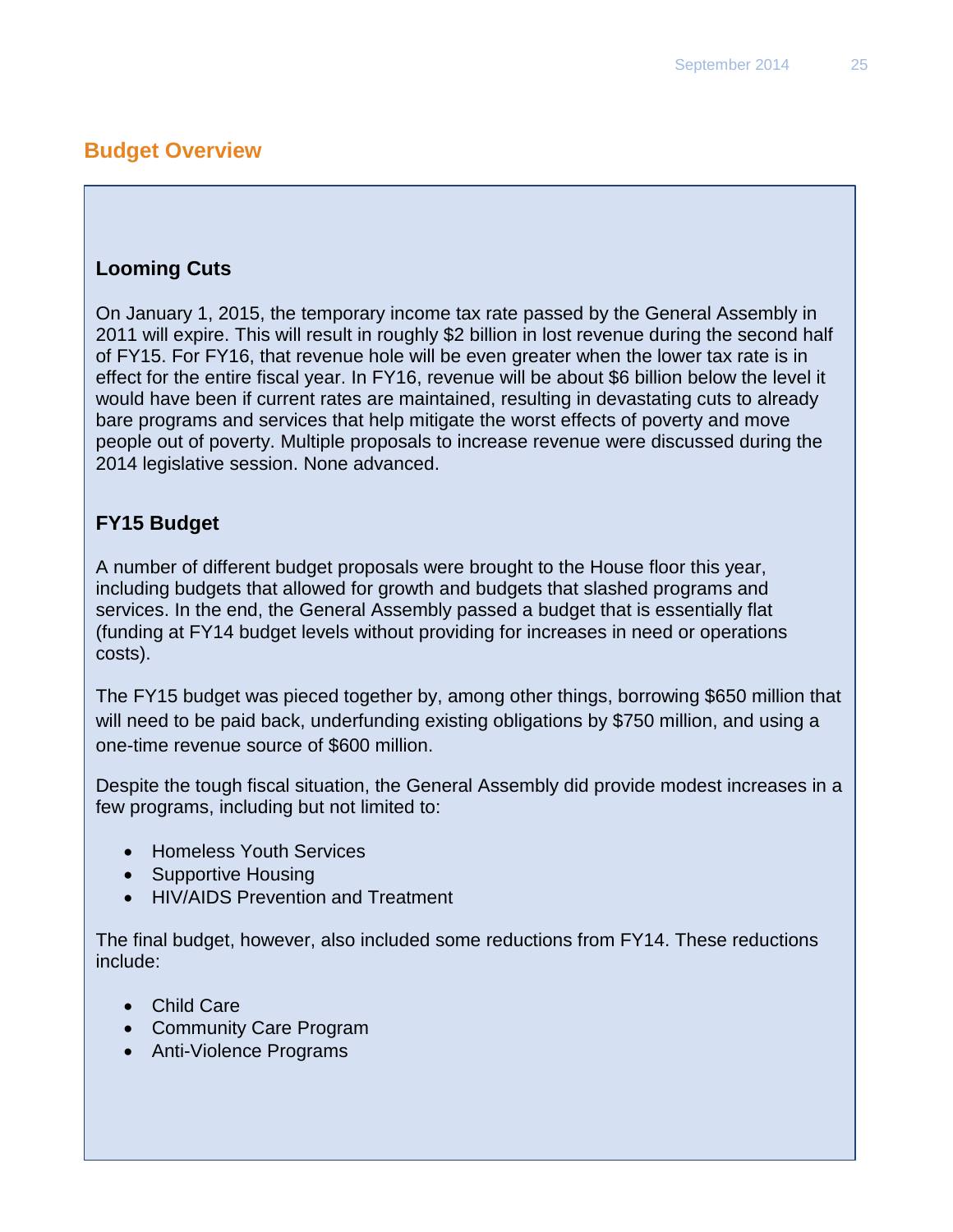# **Public Hearing and Listening Sessions**

The Commission on the Elimination of Poverty held one public hearing and two listening sessions to hear public testimony about how the state's actions have impacted the day to day lives of citizens. Eighty people attended the hearing and listening sessions in Kankakee, Chicago, and Decatur.

The following themes and comments emerged from the discussions. A number of these recommendations will be promoted by the Commission in the upcoming legislative session.

#### Kankakee

- **The criminalization of the poor – "People get in trouble because they are poor."** With driving infractions, a failure to pay fines can result in a suspension of your license. People experiencing poverty often struggle to pay these fines. In places like Kankakee where a car is really the only way to get to your job, to the doctor, or to pick up your kids, many people experiencing poverty have no choice but to continue driving without a license, an offense that can also land them in jail.
- **Transportation – "A license is a privilege here in Kankakee."** In a community like Kankakee that is economically depressed and that has a high unemployment rate, people need access to affordable, reliable transportation to get and keep a job. For many folks, their only option for employment requires them to drive 45 minutes or more. The costs of car maintenance and fuel are often huge barriers for low-wage workers. If you don't have access to a reliable car, job opportunities are severely limited.
- **Work is not enough – "I had a single mom. She struggled to provide for me and my sister on \$200 per month."** Even for individuals who are working minimum wage and low-wage jobs, the income workers are earning is not enough to stay housed, put food on the table, and provide for children. If you are a single parent, trying to provide for one or more children or trying to care for an aging parent, a minimum wage pay check does not go very far. People are having a difficult time meeting their basic needs.
- **State and federal dollars should be prioritized to support anti-poverty programs – "Poverty is systemic…"** State and federal legislators need to prioritize funding. More money is offered for "entrepreneurship" vs. investments in human capital and anti-poverty programs. We need to do a better job making sure that we are meeting the needs of people experiencing poverty by investing in programs that help people meet their basic needs but also help them move out of poverty.
- **Expand the number of offenses eligible for sealing and expungement – "Not enough people are aware of 'Ban the Box' in our community."** Too many people with criminal backgrounds who have already served their time face significant or total bars from employment and housing. More offenses should be eligible for record sealing and expungement to give individuals with criminal backgrounds a second chance and a true shot at a life free from poverty.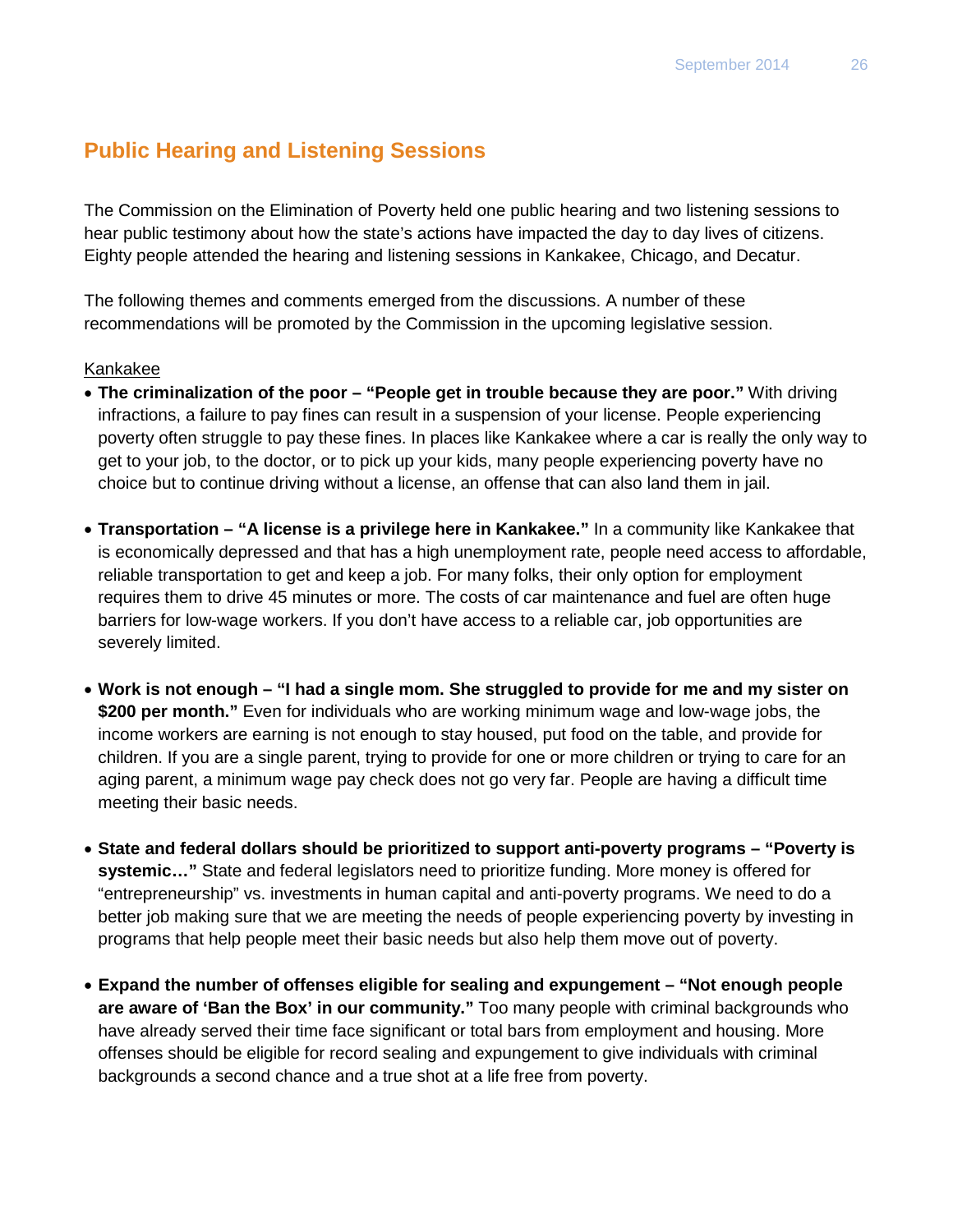- **Trades and life skills should be taught in high school – "We need to start teaching the kids the basics."** Shop classes and life skills classes, such as home economics and culinary arts, have been eliminated from most high school curricula. These classes should still be offered, particularly for those students for whom higher education is not a possibility.
- **We are all part of the solution – "How can I be part of the solution?"** No one entity is solely responsible for cutting poverty in our state, and each and every one of us has a role to play. We all need to be a part of the solution.

#### Chicago

- **Mental health services for all ages – "Students are not getting any type of assistance."** In recent years, many mental health care facilities have been closed, leaving many without access to services where they live. There are few mental health resources in schools. More adequate mental health resources could help alleviate other social concerns faced by low-income communities.
- **Workforce development for youth Many youth in poverty "see no alternative until they have jobs."** Current funding for workforce development, however, is limited. Existing programs are timelimited and do not give individuals a real opportunity to train, access, and maintain long-term employment.
- **Services for veterans "Supposedly we have veterans' preference, but it's become harder to access services."** The process to access veteran services and benefits is difficult because of the complexity, bureaucracy, and length of waiting times. When compared with other states, Illinois's VA programs fall short.
- **Cost of public transportation – "When the bus rate went up, it cost almost \$9 to go back and forth."** For individuals in extreme poverty, the cost of public transportation is an additional barrier to receiving services and finding and maintaining employment. Additionally, for those living on minimum wage, the cost of transportation has become more expensive and a larger share of a household's budget.
- **Homelessness "It took me 5 years to find housing."** Many families in poverty experience bouts of homelessness. This is in part because of a shortage of transitional or affordable housing units, but also due to unemployment, low-pay, or unstable employment. Additionally, families who are not receiving additional social supports are particularly vulnerable to homelessness, especially families with adult children with disabilities for whom services and housing options are limited.
- **Lack of adequate services for adults with disabilities "My daughter attended day programs, but she was mishandled."** Families with adults with disabilities find it very difficult to access appropriate daily support for their adult children, forcing family members to leave jobs in order to provide home care. Additionally, state funding for programs and services supporting adults with disabilities has been reduced every year, therefore limiting the options available for families.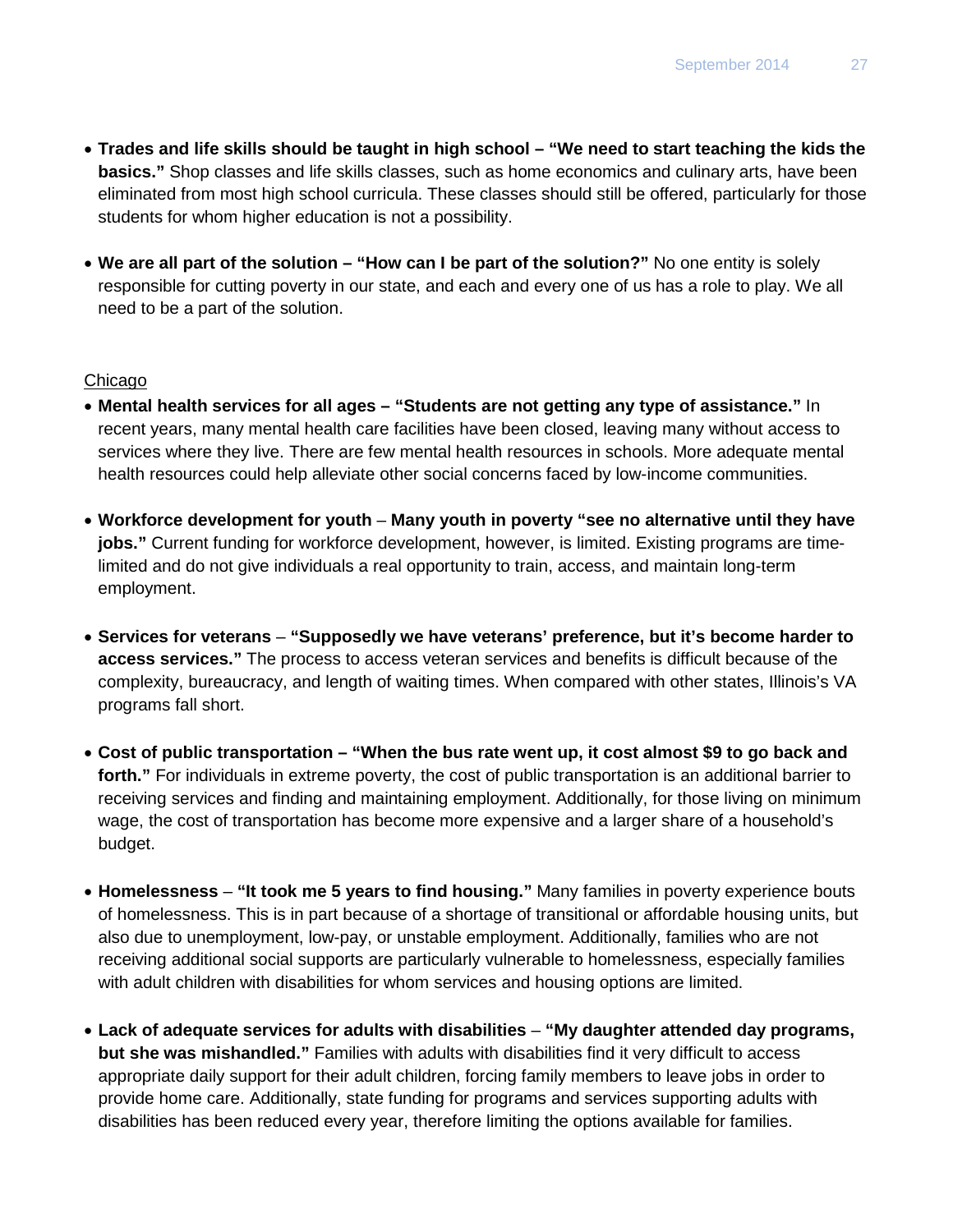- **Lack of Information "Many in our community are not getting the information."** There is a widespread lack of awareness of recent changes to state laws such as "ban the box" or expungement of arrests for people under 18 years old. Additionally, community members felt they did not have access to information on services and programs for veterans, adults with disabilities, employment, and overall supports for individuals in poverty.
- **Year-long youth jobs "It's great for youth to have summer jobs, but what about after?"** Youth employment is often touted as a violence prevention strategy. However, current youth employment programs often only receive summer funding while youth violence persists throughout the year. In order to see lasting effects of youth employment, there should be more opportunities for youth to participate in year-long employment programs.
- **Services for Parents – "Parents aren't getting the services they need."** Despite earlyintervention and after-school programming for children, many basic resources that children need to be school-ready are unmet because their parents' needs also go unmet. The Parent Leadership program offered through the Community Violence Prevention Program, which hires parents for 8 hours a week, for 13 weeks, is a welcome resource, but that is not enough to support parents.
- **Sustainable funding – "When funding goes away, people are back to square one."** Funding for employment programs is finite or is oftentimes cut from budgets, curtailing the progress of Illinoisans in poverty. In order to make funding more sustainable, the government should encourage program partnerships with the private sector in order to better connect program participants with employers and the necessary tangible skills. One such way to do this is to make use of "on-the-job training" Workforce Investment Act (WIA) funds, which can amount to thousands of dollars per person. It currently goes underutilized by businesses, particularly in impoverished communities.
- **Accountability for employer incentives "WIA – who has the program been successful for?"** Businesses receive various incentives to hire disadvantaged groups such as youth and formerly incarcerated individuals, but some incentives are misused. WIA-affiliated employment programs receive financial incentives meant to promote hiring workers, but most workers are only hired temporarily. This allows WIA-affiliated companies to take advantage of incentives while not producing the expectant result of long-term employment.
- **Minority participation in union and government contracts – "There are no construction jobs for people of color."** While encouraging the use of minority-owned businesses is important, it is similarly important to ensure that minorities have access to job opportunities created by government contracts. Therefore, community members have suggested that legislation should require and incentivize businesses to employ minorities if applying for government contracts.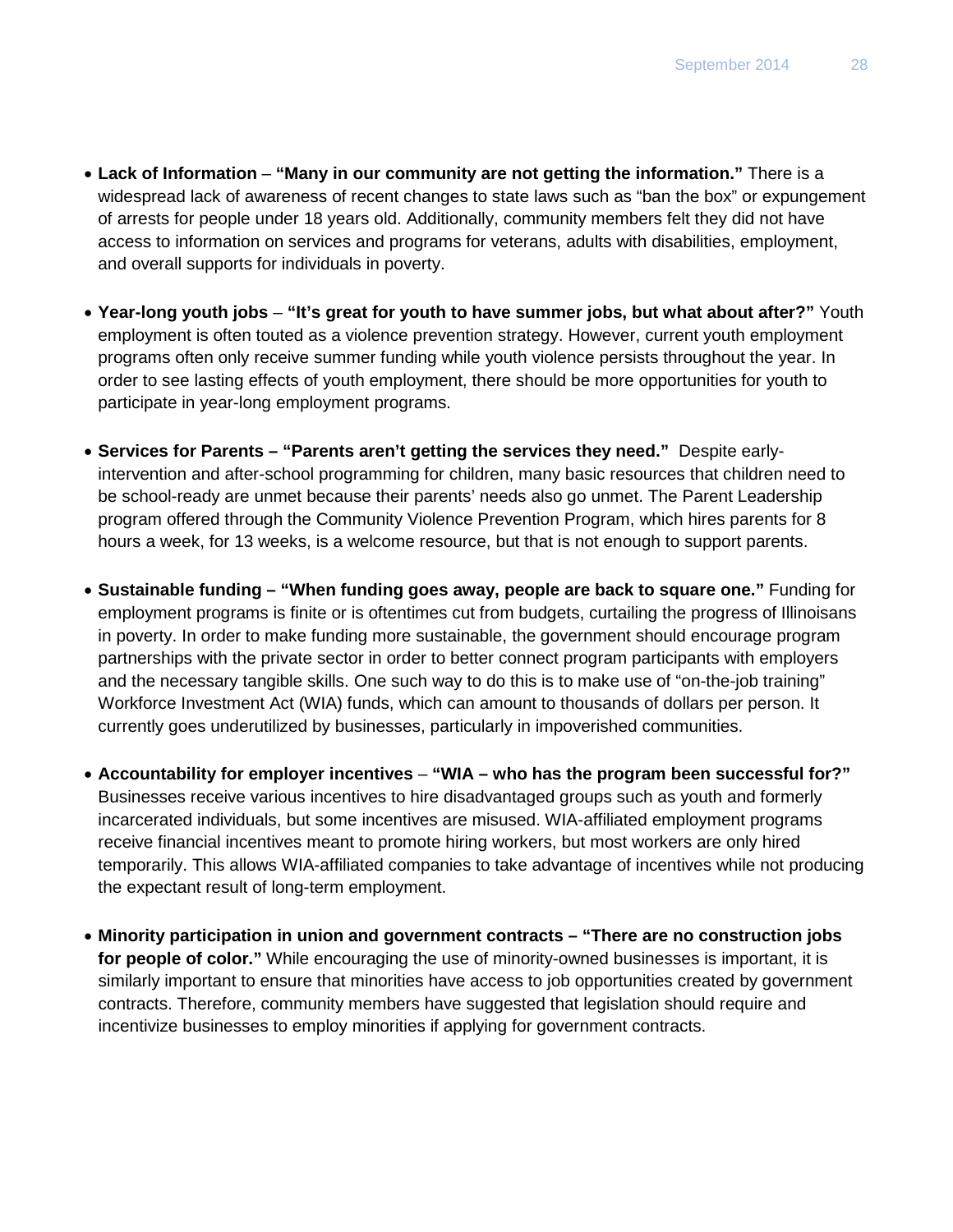- **Veteran services – "Veterans have a 35% employment rate."** Access to veteran services has proven difficult because the Veteran Administration system is difficult to navigate. While there are some nonprofit organizations that are helping veterans navigate the system, the state also does not have direct access to the VA since it is a federal agency, therefore limiting the state's ability to assist veterans.
- **Homeless children – "There are 54,000 homeless children in the public school system."** Homelessness affects the continuity of children's education because oftentimes children have to attend different schools while their family finds permanent housing.
- **Vocational programs "We are running into a skills gap."** Some youth lack the appropriate vocational skills to compete for permanent trade jobs in part because of a reduction in vocational programs in high schools around the state. In order to provide youth with multiple opportunities for employment beyond high school, it is important to create a pipeline starting with vocational programs, closer relationships between social service agencies and small businesses, and finishing with tradeunion jobs that are currently inaccessible.
- **Low employment of people with criminal backgrounds "It's a black mark on employers to hire ex-offenders."** Despite the education and job readiness programs that people with criminal backgrounds participate in as part of the correctional system, finding employment after returning to the community is very difficult. While the state has made attempts to incentivize businesses to hire people with criminal backgrounds through the Work Opportunity Tax Credit, which gives up to \$2,400 to businesses for each ex-offender hired, the situation has not improved.

#### **Decatur**

- **Food insecurity for children – "Summer food programs are great, but what do those kids do after-school or on the weekends?"** There are children in Illinois that are only getting fed at summer food programs and at school. Child nutrition programs should be adequately funded to make sure that they reach more kids in need.
- **Improve incentives for hiring people with criminal backgrounds – "I own a couple of businesses here, and I hire felons."** Most business owners shy away from hiring ex-offenders creating significant barriers to employment for people with criminal backgrounds. Employers who do hire people with criminal background should receive cash incentives instead of tax credits.
- **Lack of information – "A lot of people who are experiencing poverty don't know that programs**  exist." Many Illinoisans don't have access to the Internet or use technology, limiting their access to information. This prevents many poor families from benefiting from the protections and programs available to others. In order to ensure there is equitable implementation of state laws and funds, attention must be paid to the government's process of disseminating information.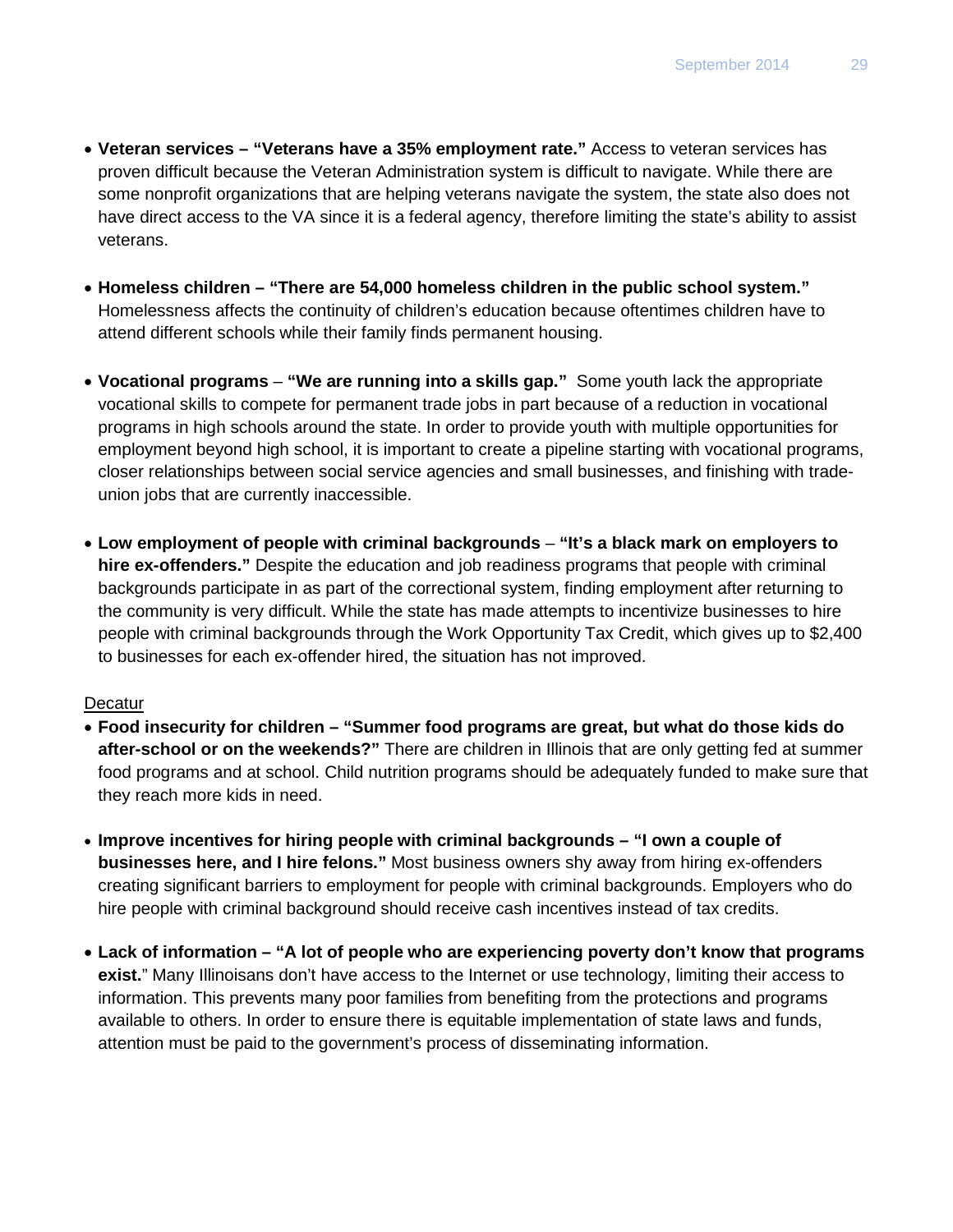- **Barriers to educating people in need about available programs and services – "Low literacy can impede efforts to educate the community about available services."** A lack of education not only creates barriers to employment, but also creates a barrier to accessing support services. Additionally, human service providers might not be aware of the low rates of literacy, and therefore, might not be using effective outreach efforts**.**
- **Homelessness – "Even though you don't see people on the street…people live under the bridge."** There are few transitional housing options for people in poverty who might require assistance paying for rent or who would require other support services. The lack of services and programs works to maintain homelessness.
- **Lack of access to affordable housing – "There is no affordable housing anywhere."** Many of the individuals trying to access affordable housing are receiving disability income – living on around \$725 a month– which limits their housing options significantly. Additionally, certain housing practices such as credit checks and criminal backgrounds disproportionately affect people living in poverty, further restricting access to affordable housing options.
- **Lack of access to transportation –** "**Workers don't have access to transportation or a driver's license."** Despite the availability of jobs in neighboring communities, those jobs are inaccessible because many workers don't have access to transportation or a driver's license.
- **Lack of access to programs and services for people reentering communities – "We need a one stop shop for people reentering communities after incarceration."** People are not getting connected to the programs and services they need to be successful. Our state lacks any comprehensive approach to connecting people to services or true discharge planning when people exit prison.
- **Municipal governments should do more to attract employers to the area. – "They should quit dancing with Archer Daniels Midland and support small businesses."** Municipal governments can and should play more of a role in attracting small businesses to local communities because they are important employers in our cities.
- **Public education about poverty is important – "We need to educate people about the realities of poverty so that stereotypes do not perpetuate."** Everyone who is committed to addressing poverty needs to have a role in advancing solutions and educating the public. The solution lies in our collective impact – everyone has a role to play.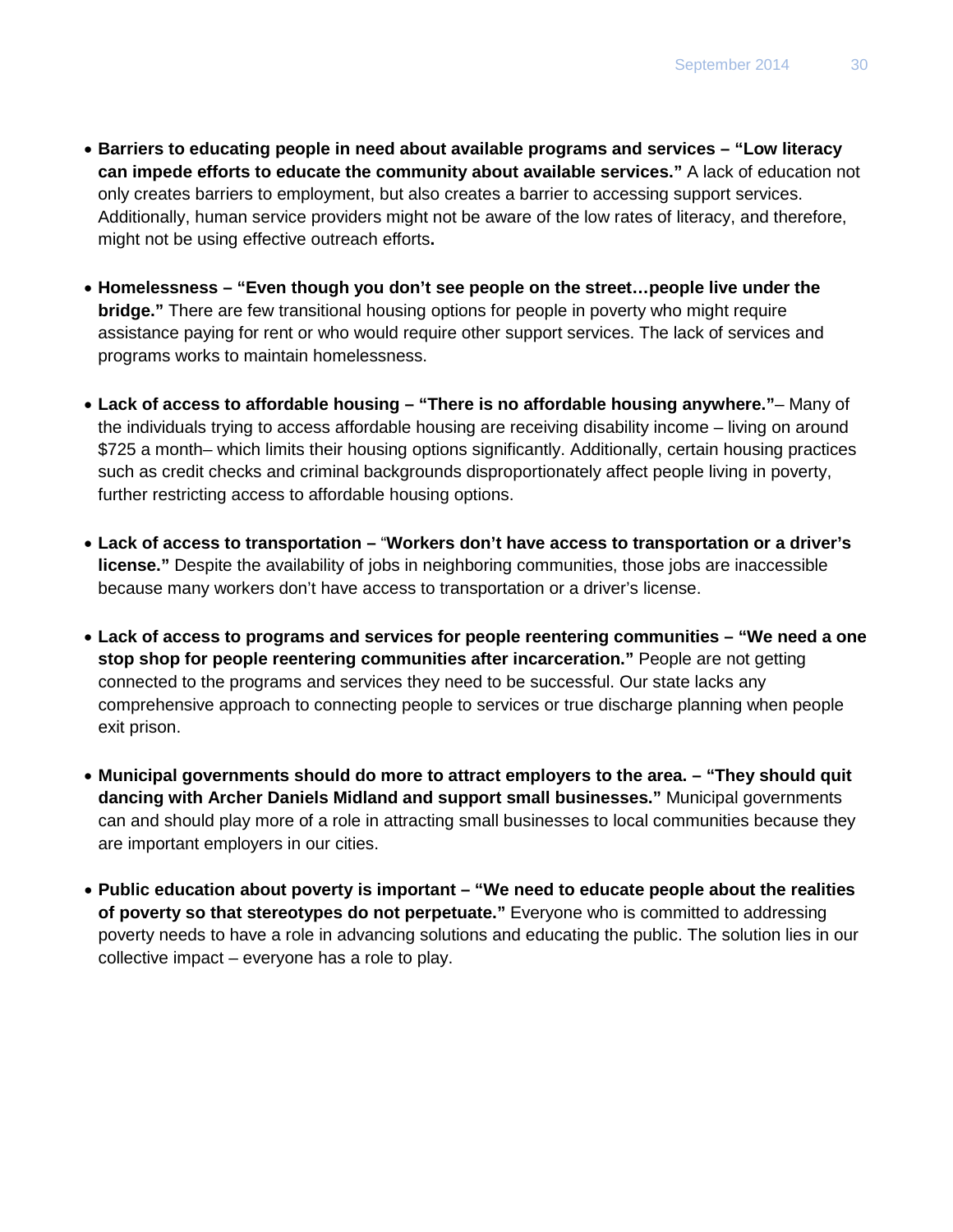# **Looking Forward to 2015**

The recommendations outlined in *Building a Pathway to Dignity & Work*, the Commission's poverty elimination strategy released in December 2010, will continue to inform the work of the Poverty Commission and provide guidance to decision makers and advocates committed to advancing solutions for individuals experiencing poverty. But our world is ever-changing. The Commission will therefore continue to weigh in on policy proposals that will positively or negatively impact the state's progress toward the goal of reducing extreme poverty while seeking new ways to address poverty in Illinois. The Commission continues to seek greater opportunities to work with policymakers to seek solutions as it moves forward.

While leaders in Illinois took a handful of positive steps toward addressing extreme poverty this year, Illinois is still experiencing near unprecedented levels of poverty in the wake of the economic downturn. As the state's budget situation continues to erode, it is critical that our leaders do not lose sight of the people who experience poverty every day in Illinois, their hardships, and their needs. By working together to advance policy and budget solutions that help people meet their most basic human needs and move out of poverty, we create stronger communities and a stronger Illinois.

With leadership and collaboration among all of us – those impacted by poverty, community stakeholders, and decision makers—we can take targeted, meaningful action to end poverty.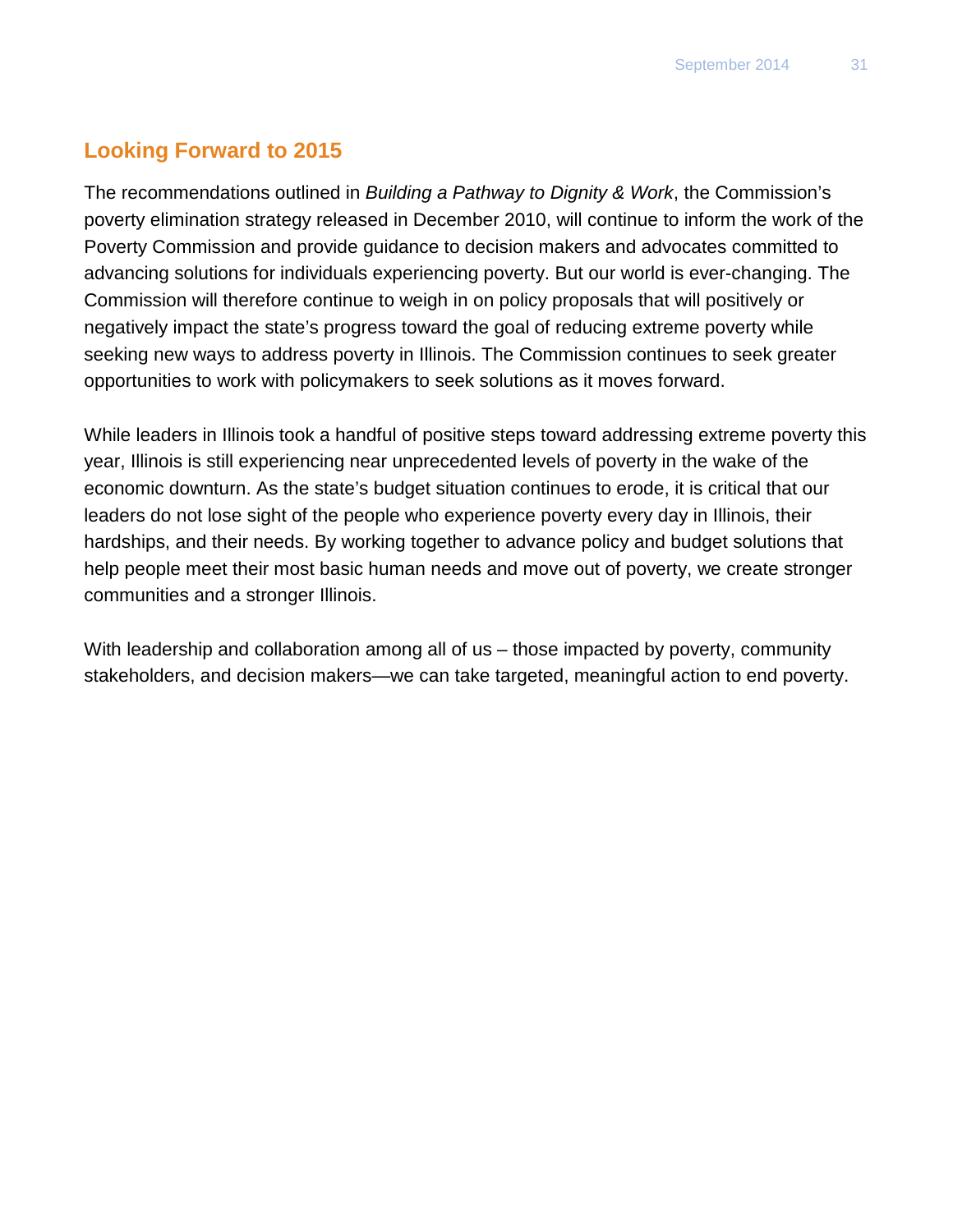# **Commission Membership**

*Co-chairs:* **Samantha Fields—Deputy Chief of Staff, Office of the Governor Rev. Dr. Sid L. Mohn—President, Heartland Alliance for Human Needs & Human Rights**

#### *Elected Officials:*

Michael Frerichs—State Senator Jacqueline Collins—State Senator Mary Flowers—State Representative Sandra Pihos—State Representative Robyn Gabel—State Representative

#### *Public Members:*

Michael B. Golden—Co-Founder, One Million Degrees Jim Hires—Executive Director, Eastern Illinois Food Bank Catherine Holland—Executive Director, Stone-Hayes Center for Independent Living Andy Kulczycki—Executive Director, Community Service Center of Northern Champaign County Eithne McMenamin—Associate Director, City Affairs, Chicago Coalition of the Homeless Gayle Nelson—Development Consultant and Leadership Coach Wendy Pollack—Director, Women's Law & Policy Project, Sargent Shriver National Center on Poverty Law **Al Riddley—Executive Director, Illinois Coalition for Community Services Daniel Schwick—Assistant to the President/Director, Office of Church and Government Relations, Lutheran Social Services of Illinois Maria Whelan—President, Illinois Action for Children** Victor Dickson—President, Safer Foundation

#### *Ex-Officio Members:*

Stephen Konya III—Illinois Department of Public Health Tracey Williams—Department of Corrections Sheila Chalmers-Currin—Office of the Lieutenant Governor, State of Illinois LaTonya Lumpkin—Illinois Department of Aging Mike Jones—Illinois Deparment of Healthcare and Family Services Hector Villagrana—Illinois Deparment of Human Rights Vinni Hall—Illinois State Board of Education John Egan—Department of Child and Family Services Layla Suleiman—Illinois Latino Family Commission Antonio Baxton—Illinois Department of Commerce & Economic Opportunity Fernando Chavarria—Illinois Department of Economic Security Michelle Saddler—Illinois Department of Human Services Michael Holmes—Executive Director, Illinois African-American Family Commission

#### **\*Steering Committee members are listed in bold**